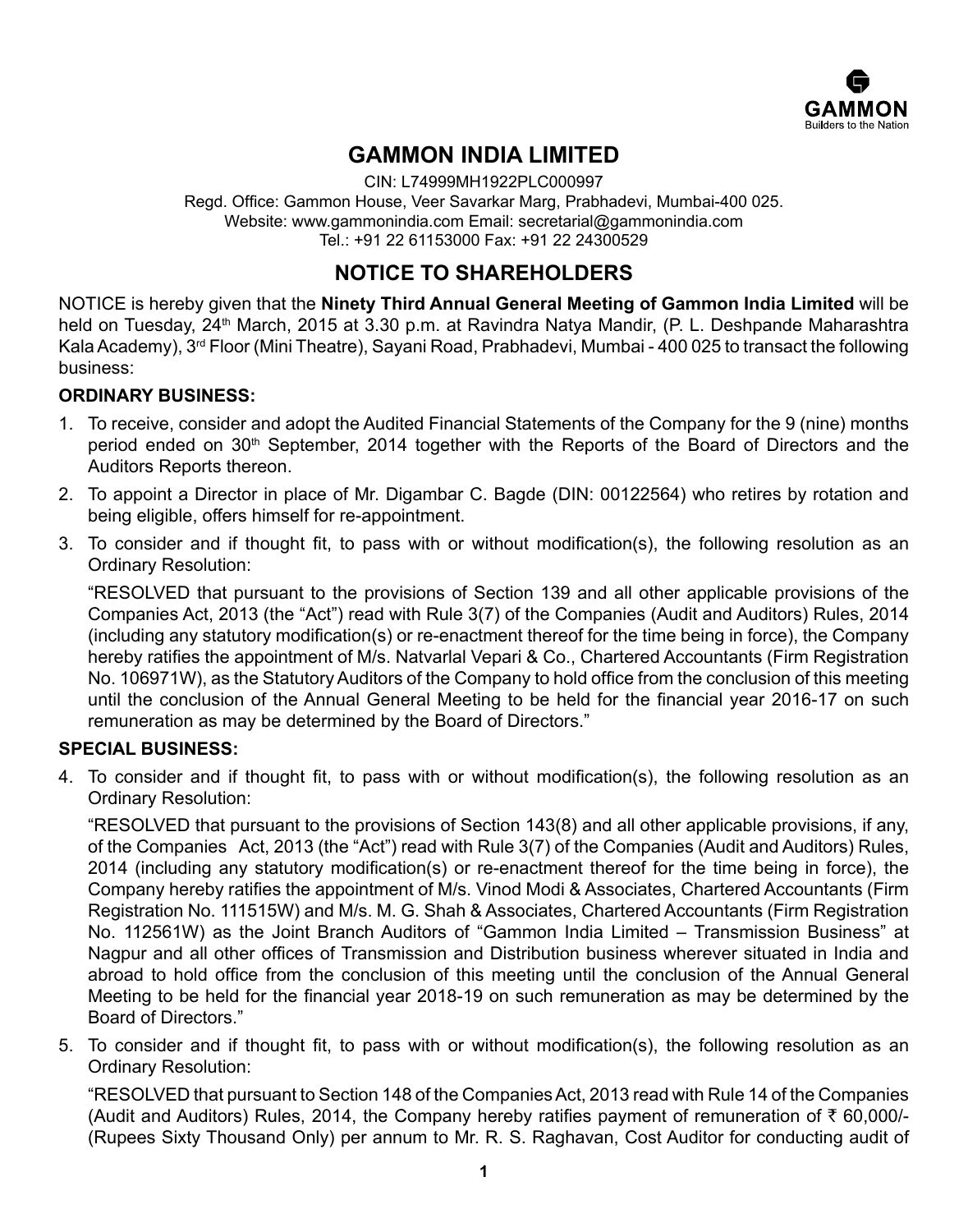

cost accounting records maintained by the Company in respect of (a) manufacture of Power Transmission Tower Parts at the Company's factory locations at Butibori, Deoli and Baroda and (b) manufacture of Power Conductors at the Company's factory location at Silvassa for the financial year commencing on 1st October 2014:

RESOLVED FURTHER that the Board of Directors be and is hereby authorized to do all such acts, deeds, matters and things to give effect to this resolution."

6. To consider and if thought fit, to pass with or without modification(s), the following resolution as a Special Resolution:

"RESOLVED that pursuant to the provisions of Sections 197,198 and all other applicable provisions, if any, of the Companies Act, 2013, read with Schedule V thereto and the Rules made thereunder, as amended from time to time and subject to the approval of the Central Government if any, approval of the Company be and is hereby accorded to the re-appointment of Mr. Rajul A. Bhansali (DIN: 00178558) as Whole-time Director of the Company designated as Executive Director – International Operations for a further period of three (3) years with effect from  $30<sup>th</sup>$  March, 2015 upon such terms and conditions as set out in the Explanatory Statement annexed to this Notice with liberty to the Board of Directors to alter and vary the terms and conditions of the said appointment in such manner as may be agreed between the Board of Directors (the "Board") and Mr. Bhansali;

RESOLVED FURTHER that the Board (which term shall be deemed to include any Committee of the Board constituted to exercise its powers, including the powers conferred by this Resolution), be and is hereby authorised to take all such steps as may be necessary, proper and expedient to give effect to this Resolution."

7. To consider and if thought fit, to pass with or without modification(s), the following resolution as an Ordinary Resolution:

"RESOLVED that Mr. Ajit Balubhai Desai, (DIN: 00105836) who was appointed as an Additional Director of the Company with effect from 18<sup>th</sup> December 2014 pursuant to Section 161 of the Companies Act, 2013 ("the Act") and Article 128 of the Articles of Association of the Company and who holds office only upto the date of this Annual General Meeting and in respect of whom notice under Section 160 of the Act has been received from a member signifying his intention to propose Mr. Ajit Balubhai Desai as a candidate for the office of Director of the Company, be and is hereby appointed as a Director of the Company."

8. To consider and if thought fit, to pass with or without modification(s), the following resolution as a Special Resolution:

"RESOLVED that pursuant to the provisions of Sections 197, 198 read with Schedule V thereto and the Rules made thereunder, as amended from time to time and subject to the approval of the Central Government ,if any and the approval of the CDR lenders, approval of the Company be and is hereby accorded to the appointment of Mr. Ajit B. Desai as Whole-time Director of the Company, liable to retire by rotation, designated as Executive Director & Chief Executive Officer for a period of three (3) years with effect from 18<sup>th</sup> December 2014 on such terms and conditions as set out in the Explanatory Statement annexed to this Notice with liberty to the Board of Directors (the "Board") to alter and vary the terms and conditions of the said appointment in such manner as may be agreed between the Board and Mr. Desai;

RESOLVED FURTHER that the Board (which term shall be deemed to include any Committee of the Board constituted to exercise its powers, including the powers conferred by this Resolution), be and is hereby authorised to take all such steps as may be necessary, proper and expedient to give effect to this Resolution."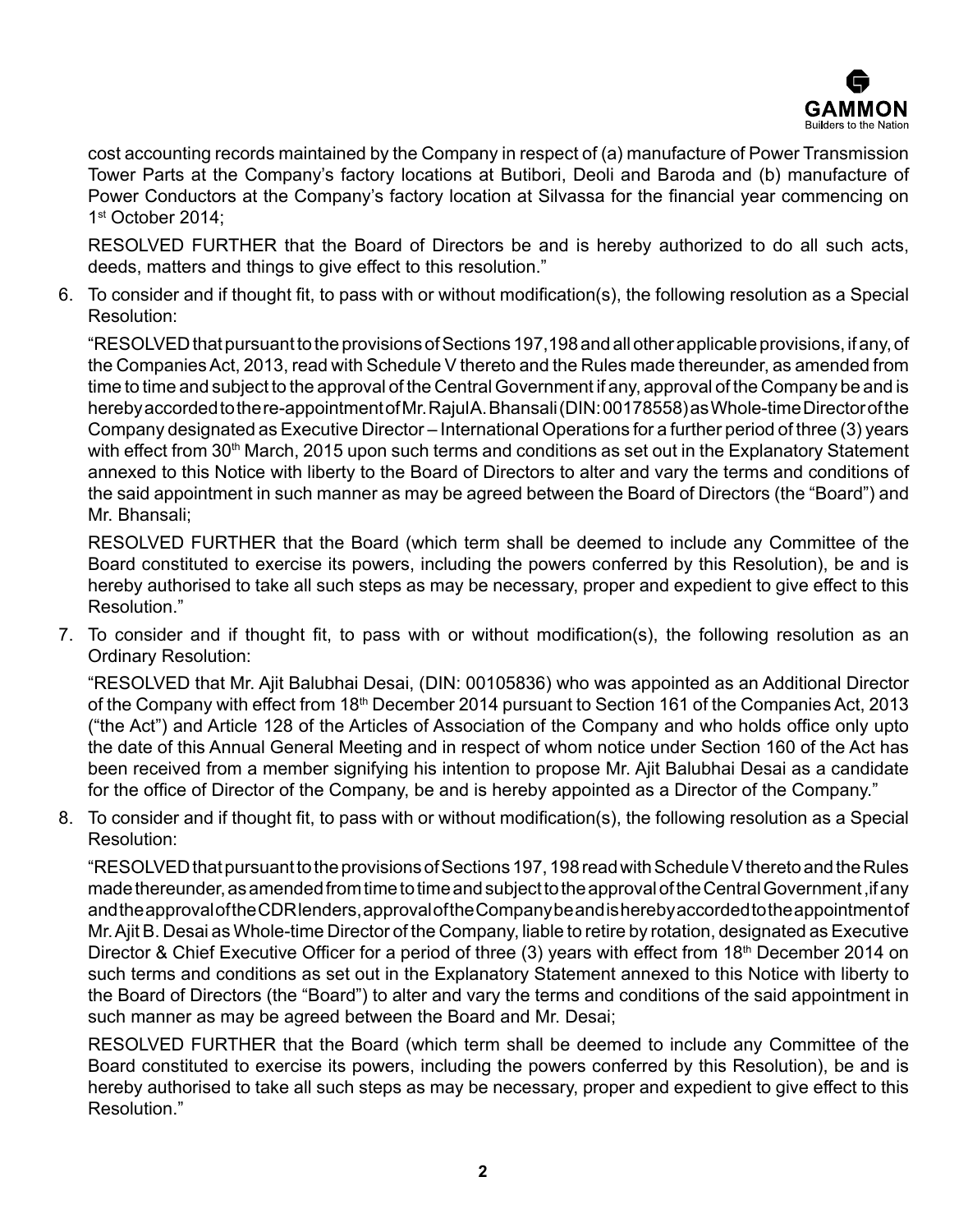

9. To consider and if thought fit, to pass with or without modification(s), the following resolution as a Special Resolution:

"RESOLVED that pursuant to the provisions of Clause 49 of the Listing Agreement executed between the Company and the Stock Exchanges, as amended from time to time, consent of the Company be and is hereby accorded for existing material related party transactions between the Company and the following entities as per the details and on the terms and conditions as set out under Item No. 9 of the Explanatory Statement annexed to this Notice:

| Sr. | Name of the related party           | Nature of     | <b>Nature of</b>    | Amount       |
|-----|-------------------------------------|---------------|---------------------|--------------|
| No. |                                     | relationship  | transaction         | (₹ in Crore) |
| 1.  | Gammon Cidade Tensacciai            | Joint Venture | <b>EPC Contract</b> | 400.59       |
| 2.  | <b>Gammon Mosmetrostroy</b>         | Joint Venture | <b>EPC Contract</b> | 1,307.45     |
| 3.  | Patel Gammon                        | Joint Venture | <b>EPC Contract</b> | 987.19       |
| 4.  | Jaeger Gammon                       | Joint Venture | <b>EPC Contract</b> | 350.47       |
| 5.  | Patna Highway Projects Limited      | Subsidiary    | <b>EPC Contract</b> | 786.00       |
| 6.  | Rajahmundry Godavari Bridge Limited | Subsidiary    | <b>EPC Contract</b> | 740.00       |
| 7.  | Indira Container Terminal Private   | Subsidiary    | <b>EPC Contract</b> | 550.95       |
|     | Limited                             |               |                     |              |

RESOLVED FURTHER that the Board of Directors (the "Board") and/or any Committee constituted by the Board be and is hereby authorized to settle any question, difficulty or doubt that may arise with regard to giving effect to the above resolution and to do all acts, deeds, things as may be deemed necessary, proper and desirable."

10. To consider and if thought fit, to pass with or without modification(s), the following resolution as a Special Resolution:

"RESOLVED that pursuant to the provisions of Clause 49 of the Listing Agreement executed between the Company and the Stock Exchanges, as amended from time to time, consent of the Company be and is hereby accorded for existing material related party transactions between the Company and Metropolitan Infrahousing Private Limited as per the details and on the terms and conditions as set out under Item No. 10 of the Explanatory Statement annexed to this Notice;

RESOLVED FURTHER that the Board of Directors (the "Board") and/or any Committee constituted by the Board be and is hereby authorized to settle any question, difficulty or doubt that may arise with regard to giving effect to the above resolution and to do all acts, deeds, things as may be deemed necessary, proper and desirable."

11. To consider and if thought fit, to pass with or without modification(s), the following resolution as a Special Resolution:

"RESOLVED that pursuant to the provisions of Clause 49 of the Listing Agreement executed between the Company and the Stock Exchanges, as amended from time to time, consent of the Company be and is hereby accorded for existing material related party transactions between the Company and Campo Puma Oriente S.A. as per the details and on the terms and conditions as set out under Item No. 11 of the Explanatory Statement annexed to this Notice;

RESOLVED FURTHER that the Board of Directors (the "Board") and/or any Committee constituted by the Board be and is hereby authorized to settle any question, difficulty or doubt that may arise with regard to giving effect to the above resolution and to do all acts, deeds, things as may be deemed necessary, proper and desirable."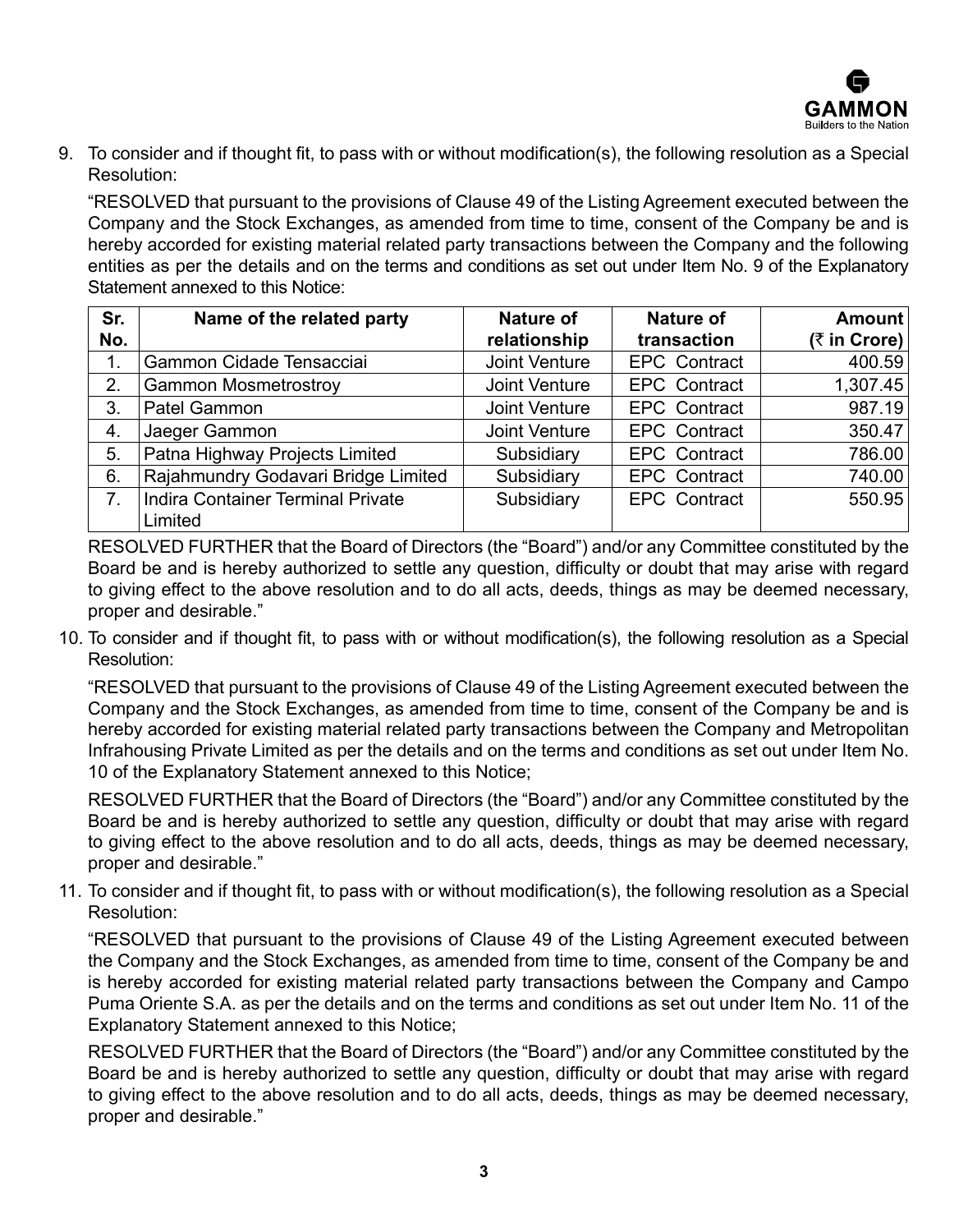

12. To consider and if thought fit, to pass with or without modification(s), the following resolution as a Special Resolution:

"RESOLVED that pursuant to the provisions of Clause 49 of the Listing Agreement executed between the Company and the Stock Exchanges, as amended from time to time, consent of the Company be and is hereby accorded for existing material related party transactions between the Company and Franco Tosi Meccanica S.p.A. as per the details and on the terms and conditions as set out under Item No. 12 of the Explanatory Statement annexed to this Notice;

RESOLVED FURTHER that the Board of Directors (the "Board") and/or any Committee constituted by the Board be and is hereby authorized to settle any question, difficulty or doubt that may arise with regard to giving effect to the above resolution and to do all acts, deeds, things as may be deemed necessary, proper and desirable."

#### **By Order of the Board of Directors For GAMMON INDIA LIMITED**

**Sd/- GITA BADE** *Company Secretary*

# *Registered Office:*

"Gammon House", Veer Savarkar Marg, Prabhadevi, Mumbai - 400 025.

Dated: 13<sup>th</sup> February 2015

# **NOTES:**

- 1. A MEMBER ENTITLED TO ATTEND AND VOTE AT THE MEETING IS ENTITLED TO APPOINT A PROXY TO ATTEND INSTEAD OF HIMSELF / HERSELF AND THAT THE PROXY NEED NOT BE A MEMBER. A person can act as a proxy on behalf of members not exceeding fifty (50) and holding in aggregate not more than ten (10) percent of the total paid-up share capital of the Company.
- 2. Proxies to be effective should be deposited at the Registered Office of the Company not less than forty eight (48) hours before the commencement of the meeting.
- 3. The relative Explanatory Statement pursuant to Section 102 of the Companies Act, 2013 in respect of special businesses under Item Nos. 4 to 12 is annexed hereto.
- 4. The Register of Members and the Share Transfer Books of the Company will remain closed from 19<sup>th</sup> March 2015 to 24<sup>th</sup> March 2015 (both days inclusive).
- 5. Members who hold shares in the dematerialized form are requested to write their DP ID and Client ID and those holding shares in physical form are requested to write their folio number in the attendance slip and hand it over at the entrance of the meeting hall.
- 6. Voting through electronic means:
	- (a) Pursuant to the provisions of Section 108 of the Companies Act, 2013 and Rule 20 of the Companies (Management and Administration) Rules, 2014, the Company is pleased to provide members the facility to exercise their right to vote at the Annual General Meeting (AGM) by electronic means and the business may be transacted through e-Voting Services provided by Central Depository Services Limited (CDSL).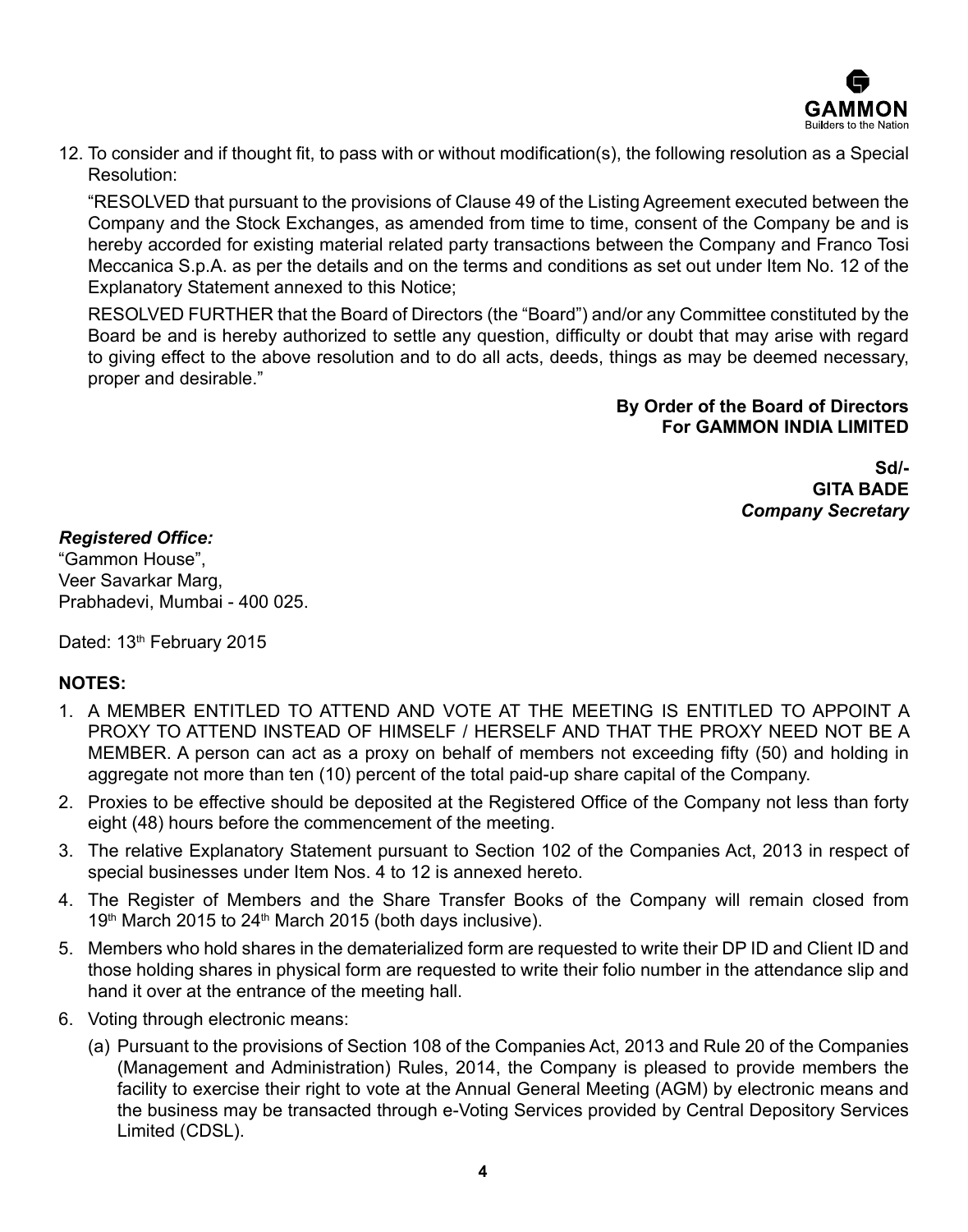

- (b) A member may exercise his vote at any general meeting by electronic means and Company may pass any resolution by electronic voting system in accordance with Rule 20 of the Companies (Management and Administration) Rules, 2014.
- (c) During the e-voting period, members of the Company, holding shares either in physical form or dematerialized form, as on the cut-off date i.e.  $20<sup>th</sup>$  February 2015, may cast their vote electronically.
- (d) **The e-voting period commences at 9:30 a.m. on Wednesday, 18th March 2015 and ends at 5:30 p.m. on Friday, 20th March 2015. The e-voting module shall be disabled by CDSL for voting thereafter.**
- (e) **Once the vote on a resolution is cast by the shareholder, the shareholder shall not be allowed to change it subsequently.**
- (f) Voting rights shall be reckoned on the paid-up value of shares registered in the name of the members as on the date of dispatch of notice.
- (g) The Board of Directors at their meeting have appointed Mr. Vidyadhar V. Chakradeo, Practicing Company Secretary as the scrutinizer to scrutinize the e-voting process in a fair and transparent manner.
- (h) **Instructions for e-voting:**
	- (1) **In case of Members receiving Notice of the Annual General Meeting by email and who wish to vote using the e-voting facility :**
	- (i) Email contains your user ID and password for e-Voting. Please note that this password is an initial password.
	- (ii) Open your web browser during the voting period and log on to the e-voting website www.evotingindia.com
	- (iii) Now click on "Shareholders" to cast your votes.
	- (iv) Now, select the Electronic Voting Sequence Number ("EVSN") of "GAMMON INDIA LIMITED" from the drop down menu and click on "SUBMIT".
	- (v) Now, fill up the following details in the appropriate boxes:

|         | For Members holding shares<br>in Demat Form                                                                                                  | For Members holding shares<br>in Physical Form                                                                                                                                                                                                                                                                                                                                                                                                                                                                                                                            |
|---------|----------------------------------------------------------------------------------------------------------------------------------------------|---------------------------------------------------------------------------------------------------------------------------------------------------------------------------------------------------------------------------------------------------------------------------------------------------------------------------------------------------------------------------------------------------------------------------------------------------------------------------------------------------------------------------------------------------------------------------|
| User ID | For NSDL: 8 Character DP ID followed Folio Number registered<br>by 8 Digits Client ID<br>For CDSL: 16 digits beneficiary ID                  | with the Company                                                                                                                                                                                                                                                                                                                                                                                                                                                                                                                                                          |
| PAN*    | well as physical shareholders).<br>$\bullet$<br>digits of the sequence number in the PAN field.<br>$\bullet$<br>RA00000001 in the PAN field. | Enter your 10 digit alpha-numeric *PAN issued by Income Tax Department when<br>prompted by the system while e-voting (applicable for both demat shareholders as<br>Members who have not updated their PAN with the Company/Depository<br>Participant are requested to use the first two letters of their name and the 8<br>In case the sequence number is less than 8 digits enter the applicable number<br>of 0's before the number after the first two characters of the name in CAPITAL<br>letters. Eg. If your name is Ramesh Kumar with sequence number 1 then enter |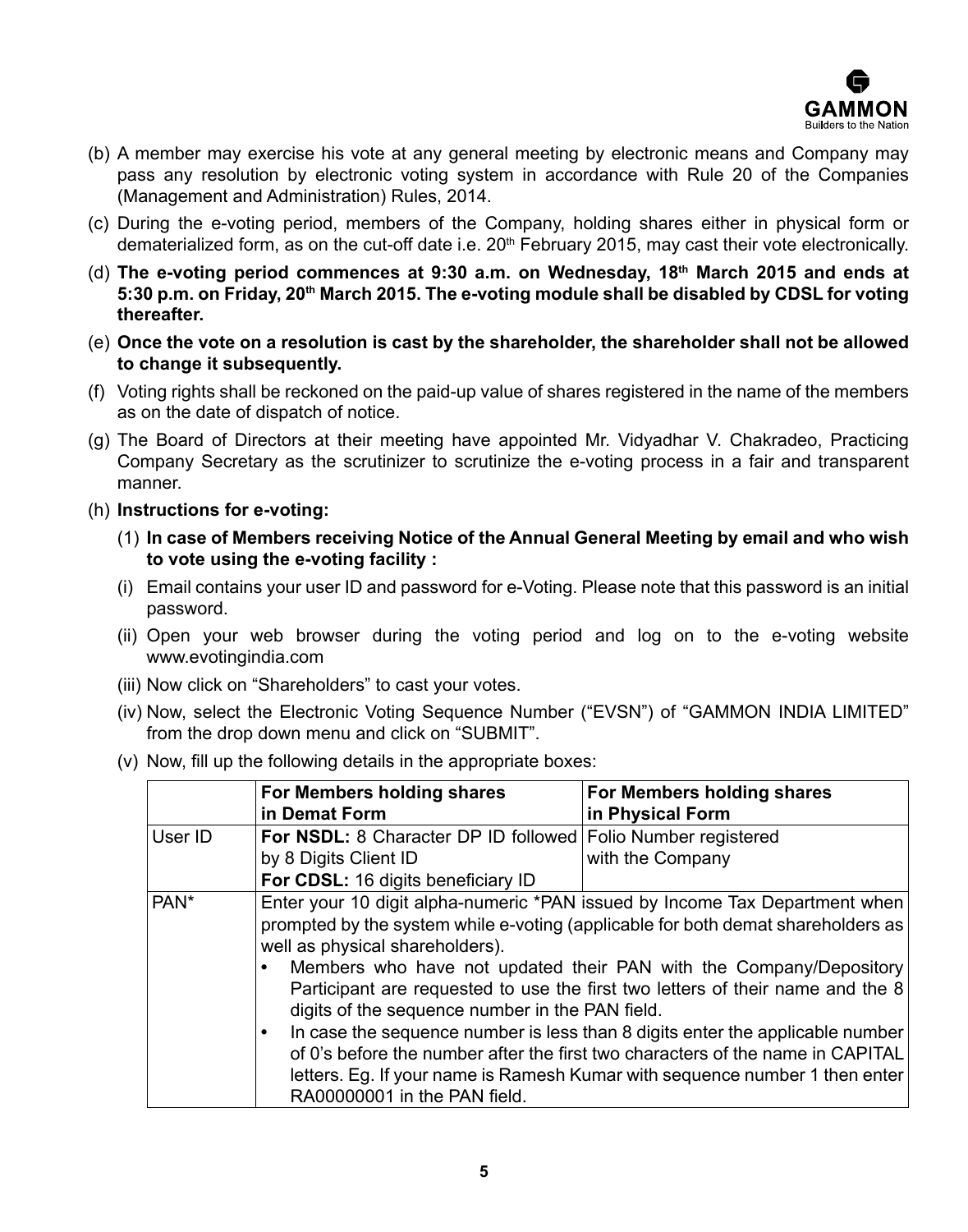

| DOB#        | Enter the Date of Birth as recorded in your demat account or in the company         |  |  |  |
|-------------|-------------------------------------------------------------------------------------|--|--|--|
|             | records for the said demat account or folio in dd/mm/yyyy format.                   |  |  |  |
| Dividend    | Enter the Dividend Bank Details as recorded in your demat account or in the         |  |  |  |
| <b>Bank</b> | company records for the said demat account or folio.                                |  |  |  |
| Details#    | Please enter the DOB or Dividend Bank Details in order to login. If the details are |  |  |  |
|             | not recorded with the depository or company please enter the member id / folio      |  |  |  |
|             | number in the Dividend Bank details field as mentioned in the PAN column above.     |  |  |  |

## Please enter any one of the details in order to login. In case either of the details are not recorded with the depository please enter the value <Default Value> in the DOB column or the <Default Value> in the Dividend Bank details field.

(vi) After entering these details appropriately, click on "SUBMIT" tab.

(vii)Members holding shares in Physical form will then reach directly to the voting screen.

- (viii)Members holding shares in Demat form will now reach Password Change menu wherein they are required to mandatorily change their login password in the new password field. The new password has to be minimum eight characters consisting of atleast one upper case (A-Z), one lower case (a-z), one numeric value (0-9) and a special character. Kindly note that this password can be used by the Demat holders for voting on resolutions of any other Company on which they are eligible to vote, provided that Company opts for e-voting through CDSL platform. It is strongly recommended not to share your password with any other person and take utmost care to keep your password confidential.
- (ix) You can also update your mobile number and e-mail ID in the user profile details of the folio which may be used for sending communication(s) regarding CDSL e-voting system in future. The same may be used in case the Member forgets the password and the same needs to be reset.
- (x) If you are already registered with CDSL for e-voting, then you can use your existing login id and password for casting your vote.
- (xi) For Members holding shares in physical form, the password and default number can be used only for e-voting on the resolutions contained in this Notice.
- (xii)On the voting page, you will see Resolution Description and against the same the option 'YES/ NO' for voting. Enter the number of shares (which represents number of votes) under YES/NO.
- (xiii)Click on the Resolution File link if you wish to view the entire Notice of the Annual General Meeting.
- (xiv)After selecting the resolution you have decided to vote on, click on "SUBMIT". A confirmation box will be displayed. If you wish to confirm your vote, click on "OK", else to change your vote, click on "CANCEL" and accordingly modify your vote.
- (xv)Once you 'CONFIRM' your vote on the resolution, you will not be allowed to modify your vote.
- (2) **In case of Members receiving Notice of the Annual General Meeting by post and who wish to vote using the e-voting facility :**

Please follow all steps from Sr. No. (ii) to Sr. No. (xvi) above, to cast your vote.

- (3) **Note for Non Individual Shareholders and Custodians**
- **•**  Non-Individual shareholders (i.e. other than Individuals, HUF, NRI etc.) and Custodian are required to log on to www.evotingindia.com and register themselves as Corporates.
- **•**  A scanned copy of the Registration Form bearing the stamp and sign of the entity should be emailed to helpdesk.evoting@cdslindia.com.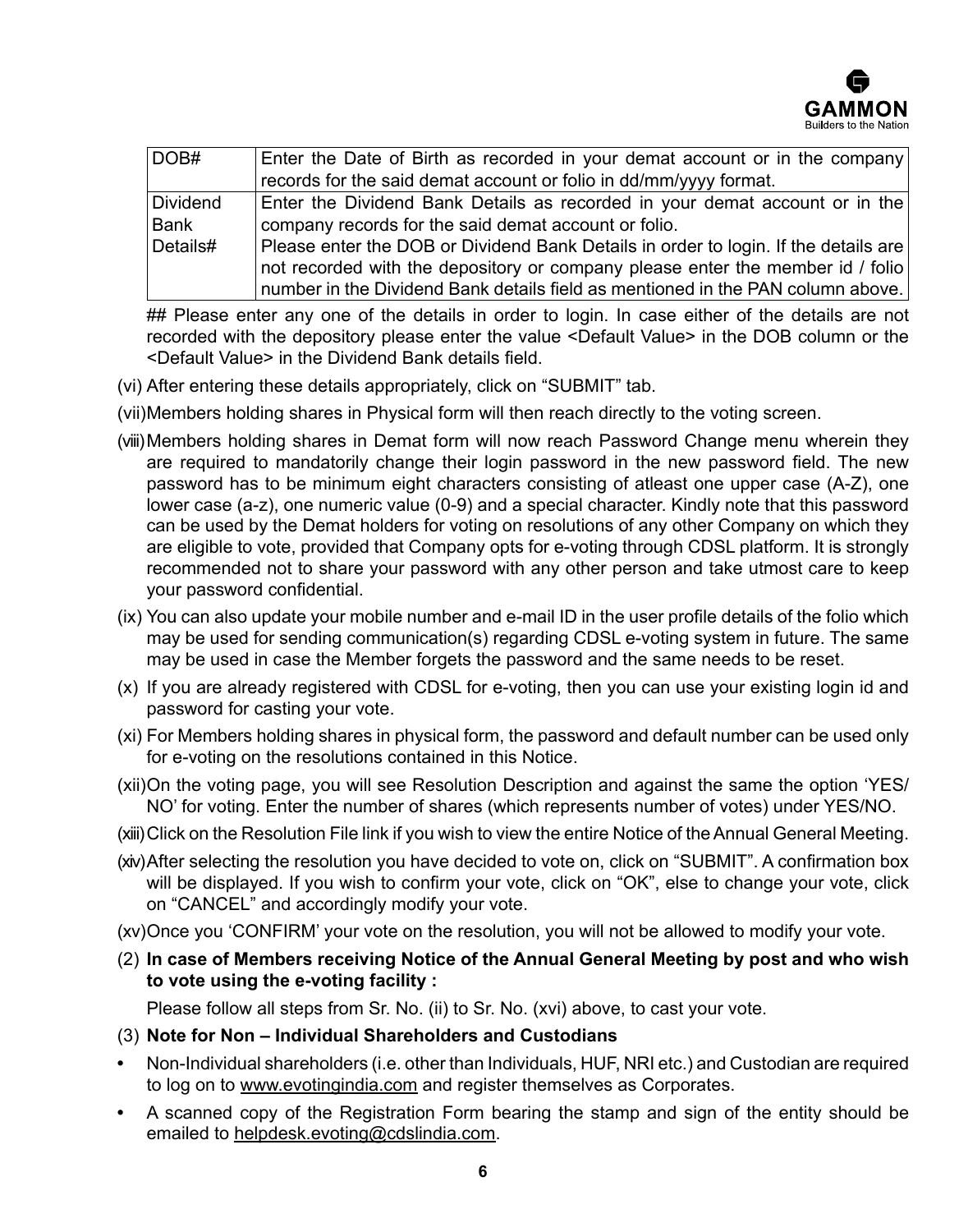

- **•**  After receiving the login details a compliance user should be created using the admin login and password. The Compliance user would be able to link the account(s) for which they wish to vote on.
- **•**  The list of accounts should be mailed to helpdesk.evoting@cdslindia.com and on approval of the accounts they would be able to cast their vote.
- **•**  A scanned copy of the Board Resolution and Power of Attorney/Authority Letter which they have issued in favour of the Custodian, if any, should be uploaded in PDF format in the system and shall also be forwarded to to the Scrutinizer through e-mail at gita.bade@gammonindia.com with a copy marked to helpdesk.evoting@cdslindia.com.

*In case you have any queries or issues regarding e-voting, please contact helpdesk.evoting@cdslindia.com.*

- 7. Members are requested to carefully read the instructions and in case of any queries, you may refer to the QnA on e-Voting for Members and User Manual for Shareholders to cast their votes available in the Help section of www.evotingindia.com.
- 8. Since the Company is required to provide facility to the members to exercise their right to vote by electronic means, shareholders of the Company, holding shares either in physical form or in dematerialized form and not casting their vote electronically, may cast their vote at the Annual General Meeting.
- 9. The Scrutinizer shall within a period of not exceeding three (3) working days from the conclusion of the e-Voting period unlock the votes in the presence of at least two (2) witnesses not in the employment of the Company and make a Scrutinizer's Report of the votes cast in favour or against, if any, forthwith to the Chairman of the Company.
- 10. The Results shall be declared on or after the Annual General Meeting of the Company. The Results declared along with the Scrutinizer's Report shall be placed on the Company's website www.gammonindia. com and on the website of CDSL within two(2) days of passing of the resolutions at the Annual General Meeting of the Company to be held on  $24<sup>th</sup>$  March 2015 and communicated to the NSE & BSE Limited.
- 11. Pursuant to Section 205A of the Companies Act, 1956, the dividend not encashed or claimed within seven (7) years from the date of its transfer to the unpaid dividend account shall be transferred to the Investor Education and Protection Fund (IEPF) established by the Central Government. Accordingly, the Company has transferred Interim Dividend amounting to  $\bar{\tau}$  209,863/- and Final Dividend amounting to ₹47,094/- (both for the year 2006-07) to IEPF, which was due and payable and remained unclaimed and unpaid for a period of seven years.

| <b>Financial Year</b> | <b>Type of Dividend</b> | Tentative date of transfer to IEPF |
|-----------------------|-------------------------|------------------------------------|
| 2007-2008             | <b>Final Dividend</b>   | 28 <sup>th</sup> November 2015     |
| 2008-2009             | <b>Final Dividend</b>   | 17 <sup>th</sup> December 2016     |
| 2010-2011             | Interim Dividend        | 21 <sup>st</sup> October 2017      |
| 2009-2010             | <b>Final Dividend</b>   | 30 <sup>th</sup> November 2017     |
| 2010-2011             | <b>Final Dividend</b>   | 29th October 2018                  |
| 2011-2012             | <b>Final Dividend</b>   | 28 <sup>th</sup> November 2019     |

The Company will be transferring dividend to IEPF as per the following schedule:

12. To prevent fraudulent transactions, members are advised to exercise due diligence and notify the Company of any change in address or demise of any member as soon as possible. Members are also advised not to leave their demat account(s) dormant for long. Periodic statement of holdings should be obtained from the concerned Depository Participant and holdings should be verified.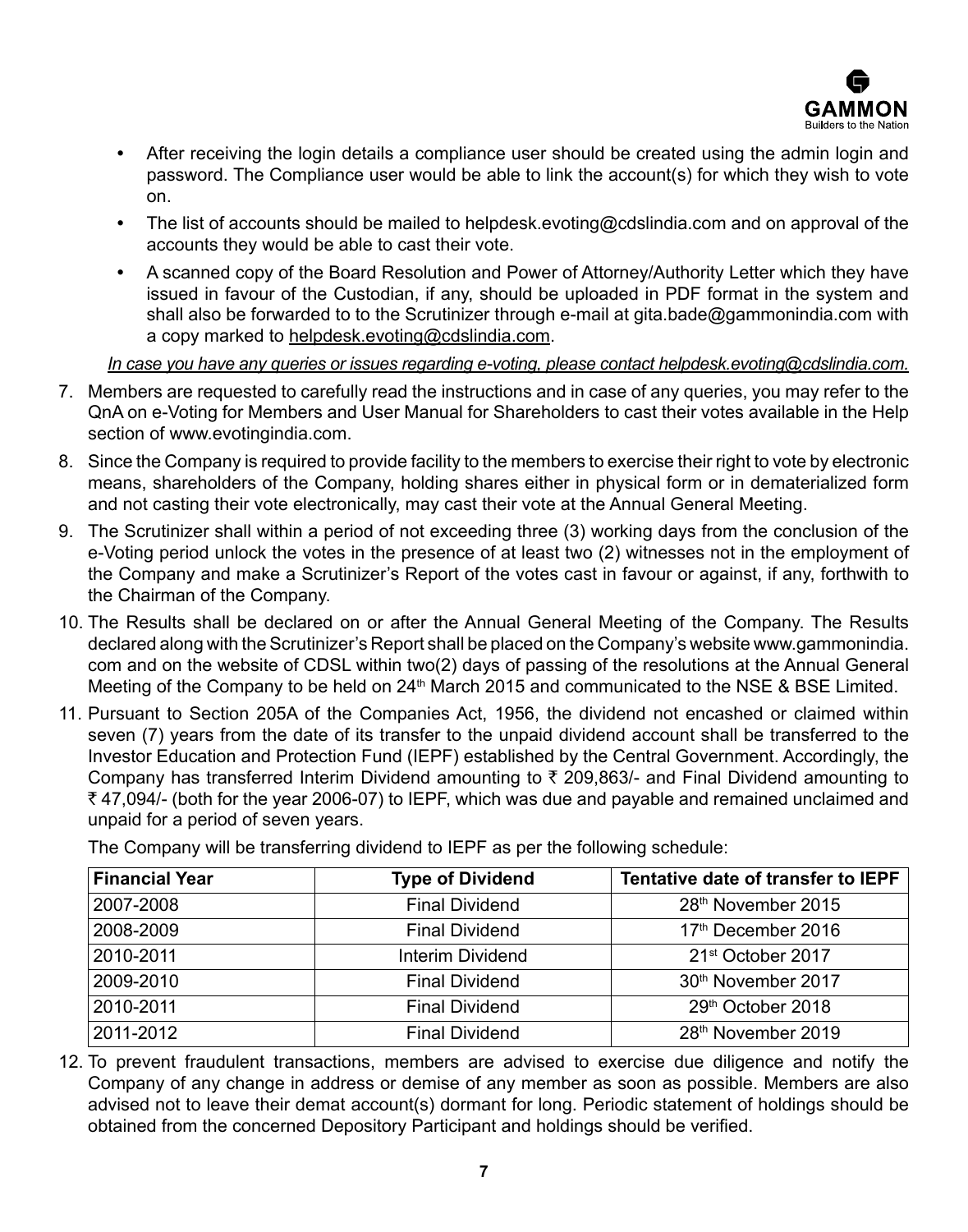

13. As per the General Circular 08/2014 No. 1/19/2013-CL-V dated 4th April 2014 issued by the Ministry of Corporate Affairs, the financial statements (and documents required to be attached thereto), auditors report and board's report in respect of financial years that commenced earlier than 1<sup>st</sup> April 2014 shall be governed by the relevant provisions/schedules/rules of the Companies Act, 1956. The Ministry of Corporate Affairs, Government of India has, vide General Circular No. 2/2011 dated 8<sup>th</sup> February, 2011 read together with General Circular No. 3/2011 dated 21<sup>st</sup> February, 2011, granted exemption under Section 212(8) of the Companies Act, 1956, for not attaching Annual Report of subsidiary companies, subject to fulfillment of certain conditions by the holding company. As stated in the said circulars, the Board of Directors, vide its resolution dated 18<sup>th</sup> December, 2014 accorded its consent for not attaching the balance sheet of the subsidiaries. Further the Company has presented in the Annual Report, the consolidated financial statements of the Company and all its subsidiaries duly audited by the statutory auditors. The consolidated financial statements have been prepared in strict compliance with the applicable Accounting Standards and, where applicable, the Listing Agreement as prescribed by the Securities and Exchange Board of India. The Company has disclosed in the consolidated balance sheet the following information in aggregate for each subsidiary including subsidiaries of subsidiaries:- (a) capital (b) reserves (c) total assets (d) total liabilities (e) details of investment (except in case of investment in the subsidiaries) (f) turnover (g) profit before taxation (h) provision for taxation (i) profit after taxation (j) proposed dividend.

The annual accounts of the subsidiary companies and the related detailed information shall be made available to shareholders of the Company and subsidiary companies seeking such information at any point of time. The annual accounts of the subsidiary companies shall also be kept for inspection by any shareholders in the head office of the Company and of the subsidiary companies concerned and a note to the above effect has been included in the Annual Report of the Company. The Company shall furnish a hard copy of details of accounts of subsidiaries to any shareholder on demand.

- 14. Electronic copy of the Notice along with the Annual Report is being sent to all the members whose email Ids are registered with the Company/Depository Participants(s) for communication purposes unless any member has requested for a hard copy of the same. For members who have not registered their email address, physical copies of the Annual Report are being sent in the permitted mode.
- 15. Members who have not registered their e-mail addresses, so far, are requested to register their e-mail addresses, in respect of their electronic holdings with the Depository through their concerned Depository Participants. Members who hold shares in physical form are requested to register their e-mail addresses with the Company's Registrar & Transfer Agents, M/s. Link Intime India Private Limited by sending an e-mail to gammonindiagogreen@linkintime.co.in along with details like Name, Folio No. etc.
- 16. Members are requested to send their queries, if any, at least ten (10) days before the Annual General Meeting, so as to enable the Board to keep the information ready.
- 17. The shareholders are requested to address their correspondence to the Registrar & Share Transfer Agent viz. M/s. Link Intime India Private Limited, C-13, Pannalal Silk Mills Compound, L. B. S. Marg, Bhandup (W), Mumbai - 400 078.
- 18. Members may also note that the Notice of the 93<sup>rd</sup> Annual General Meeting and the Annual Report for the nine (9) months period ended 30<sup>th</sup> September 2014 will be available on the Company's website viz. www.gammonindia.com. Physical copies of the aforesaid documents will be available at the registered office for inspection during business hours on working days.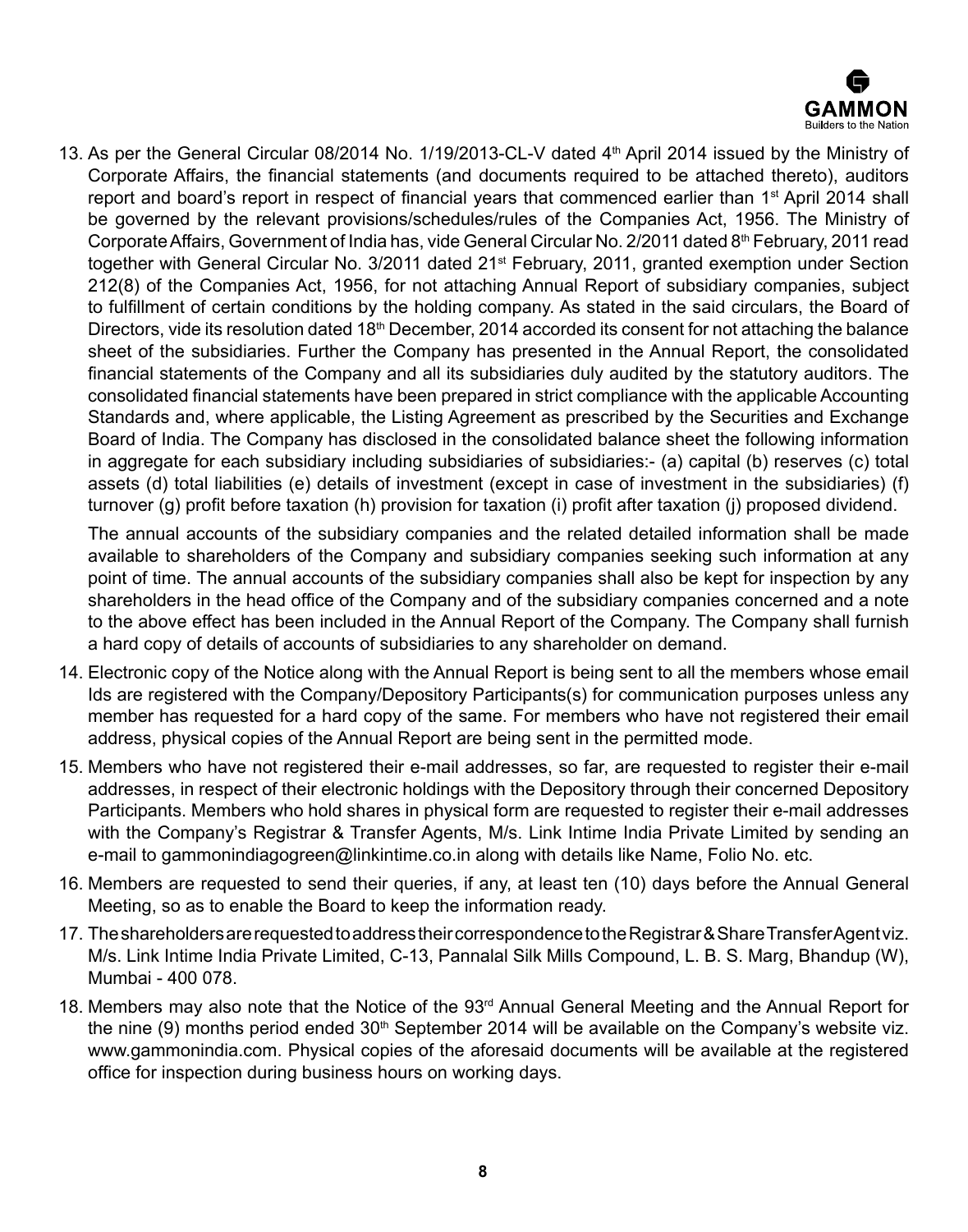

19. Information required to be provided under the Listing Agreement entered into with various Stock Exchanges, regarding the Directors who are proposed to be appointed / re-appointed is as below:

| <b>Name</b><br><b>Director</b>                                                  | of Mr. Digambar C. Bagde                                                                                                                | Mr. Rajul A. Bhansali                                                                                                                                          | Mr. Ajit B. Desai                                                 |  |
|---------------------------------------------------------------------------------|-----------------------------------------------------------------------------------------------------------------------------------------|----------------------------------------------------------------------------------------------------------------------------------------------------------------|-------------------------------------------------------------------|--|
| 64<br>Age (years)                                                               |                                                                                                                                         | 58                                                                                                                                                             | 58                                                                |  |
| Qualifications                                                                  | B.E. (Civil)                                                                                                                            | <b>Chartered Accountant</b>                                                                                                                                    | B.E. (Civil)                                                      |  |
| Expertise                                                                       | Vast professional<br>experience and<br>expertise in Designing<br>and execution of<br>Transmission lines and<br>Railway Electrification. | Vast experience in diverse<br>functional areas such as<br>Finance, Commercial and<br>General Management in<br><b>Engineering and Construction</b><br>Industry. | Vast experience<br>in construction<br>management.                 |  |
| Directorships<br>held in other                                                  | 1. ATSL Infrastructure<br>Projects Ltd.                                                                                                 | 1 <sup>1</sup><br><b>Gammon and Billimoria</b><br>Ltd.                                                                                                         | 1. Plamach Turnkeys<br>Limited                                    |  |
| Companies<br>(Indian<br>companies)                                              | 2. Transrail Lighting<br>Ltd.                                                                                                           | Gammon Power Ltd.<br>2.<br>3. Franco Tosi Turbines                                                                                                             | 2. Gactel Turnkey<br><b>Projects Limited</b>                      |  |
|                                                                                 | <b>SAE Transmission</b><br>3.<br>India Ltd.                                                                                             | Private Ltd.                                                                                                                                                   | 3. Gammon Realty<br>Limited                                       |  |
|                                                                                 |                                                                                                                                         |                                                                                                                                                                | 4. Freyssinet (India)<br>Private Ltd.                             |  |
|                                                                                 |                                                                                                                                         |                                                                                                                                                                | 5. Builcon Overseas<br>Engineers Pvt. Ltd.                        |  |
|                                                                                 |                                                                                                                                         |                                                                                                                                                                | 6. Metropolitan<br>Infrahousing Pvt.<br>Ltd.                      |  |
|                                                                                 |                                                                                                                                         |                                                                                                                                                                | 7. Patna Water Supply<br><b>Distribution Network</b><br>Pvt. Ltd. |  |
| Memberships/<br>Chairmanships<br>of committees<br>of other public<br>companies. | <b>NIL</b>                                                                                                                              | <b>NIL</b>                                                                                                                                                     | <b>NIL</b>                                                        |  |
| Shareholding<br>(No. of shares)                                                 | 817,472                                                                                                                                 | <b>NIL</b>                                                                                                                                                     | 4,500                                                             |  |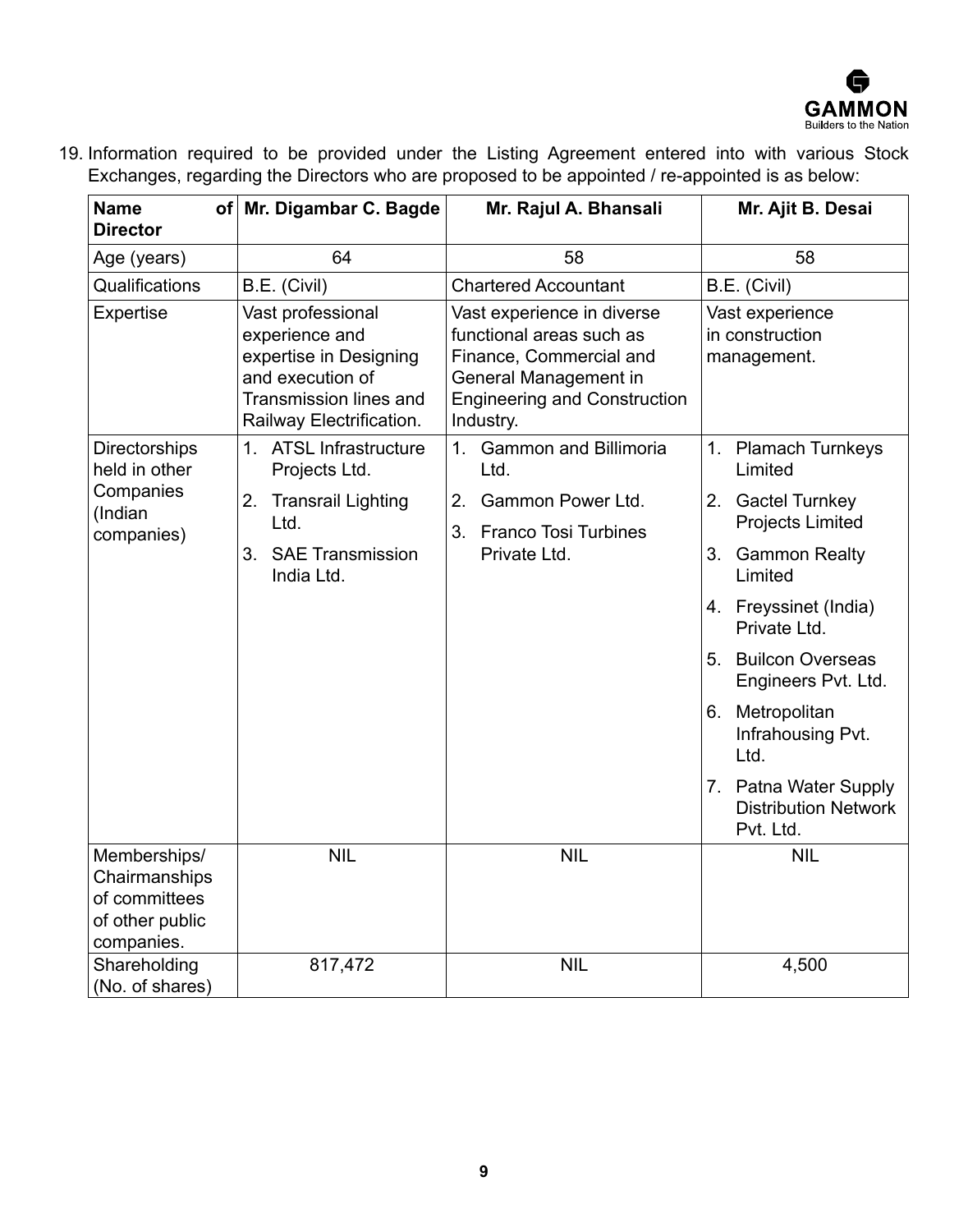

# **ANNEXURE TO NOTICE**

As required by Section 102 of the Companies Act, 2013 the following Explanatory Statement sets out the material facts relating to the businesses under Item Nos. 4 to 12 of the accompanying Notice dated 13<sup>th</sup> February 2015.

#### **Item No. 4 :**

Members had, at the 92<sup>nd</sup> Annual General Meeting held on 30<sup>th</sup> June 2014, approved the appointment of M/s. Vinod Modi & Associates, Chartered Accountants and M/s. M. G. Shah & Associates, Chartered Accountants as the Joint Branch Auditors of 'Gammon India Limited – Transmission Business Nagpur' and all other branch offices of the Transmission and Distribution Business wherever situated for the five (5) financial years 2014-2015, 2015-16, 2016-17, 2017-18 & 2018-19.

Rule 3(7) of Companies (Audit and Auditors) Rules, 2014, states that appointment of the auditor shall be subject to ratification by the members at every annual general meeting till the expiry of the term of the Auditor. In view of the above, the appointment of M/s. Vinod Modi & Associates, Chartered Accountants and M/s. M. G. Shah & Associates, Chartered Accountants as the Joint Branch Auditors of 'Gammon India Limited – Transmission Business Nagpur' and all other offices wherever situated from the conclusion of this Meeting until the conclusion of the Annual General Meeting to the held for the financial year 2018-19 is being placed for members' ratification.

The Board commends the passing of the Ordinary Resolution at Item No. 4 of the accompanying Notice for approval by the Members of the Company.

None of the Directors and Key Managerial Personnel of the Company and their respective relatives are concerned or interested in the passing of the above resolution.

#### **Item No. 5 :**

Members are hereby informed that the Audit Committee and the Board of Directors, at their respective meetings held on 4<sup>th</sup> December 2014 and 5<sup>th</sup> December 2014 have appointed Mr. R. S. Raghavan as Cost Auditor of the Company for the financial year commencing from 1st October 2014 to conduct audit of cost accounting records maintained by the Company in respect of (a) manufacture of Power Transmission Tower Parts at the Company's factory locations at Butibori, Deoli and Baroda and (b) manufacture of Power Conductors at the Company's factory location at Silvassa on a remuneration of  $\bar{\tau}$  60,000/- (Rupees Sixty Thousand) per annum.

Pursuant to Rule 14 of the Companies (Audit and Auditors) Rules, 2014, the remuneration proposed to be paid to the Cost Auditor is required to be ratified by the shareholders.

The Board commends the passing of the Ordinary Resolution at Item No. 5 of the accompanying Notice for approval by the Members of the Company

None of the Directors and the Key Managerial Personnel of the Company and their respective relatives are concerned or interested in the passing of the above resolution.

#### **Item Nos. 6, 7 & 8 :**

#### (i) **Re-appointment of Mr. Rajul Bhansali as Whole-Time Director :**

Mr. Rajul Bhansali's term as the Whole-time Director of the Company is expiring on 29<sup>th</sup> March 2015. The Board at its meeting held on 18<sup>th</sup> December 2014, has, on the recommendation of the Nomination and Remuneration Committee and subject to the approval of the Members and the Central Government, re-appointed Mr. Bhansali as the Whole time Director of the Company, designated as Executive Director – International Operations for a period of three (3) years commencing from 30<sup>th</sup> March 2015. Mr. Bhansali joined the Company as an Executive Director in 2003 in charge of finance, legal and subcontracting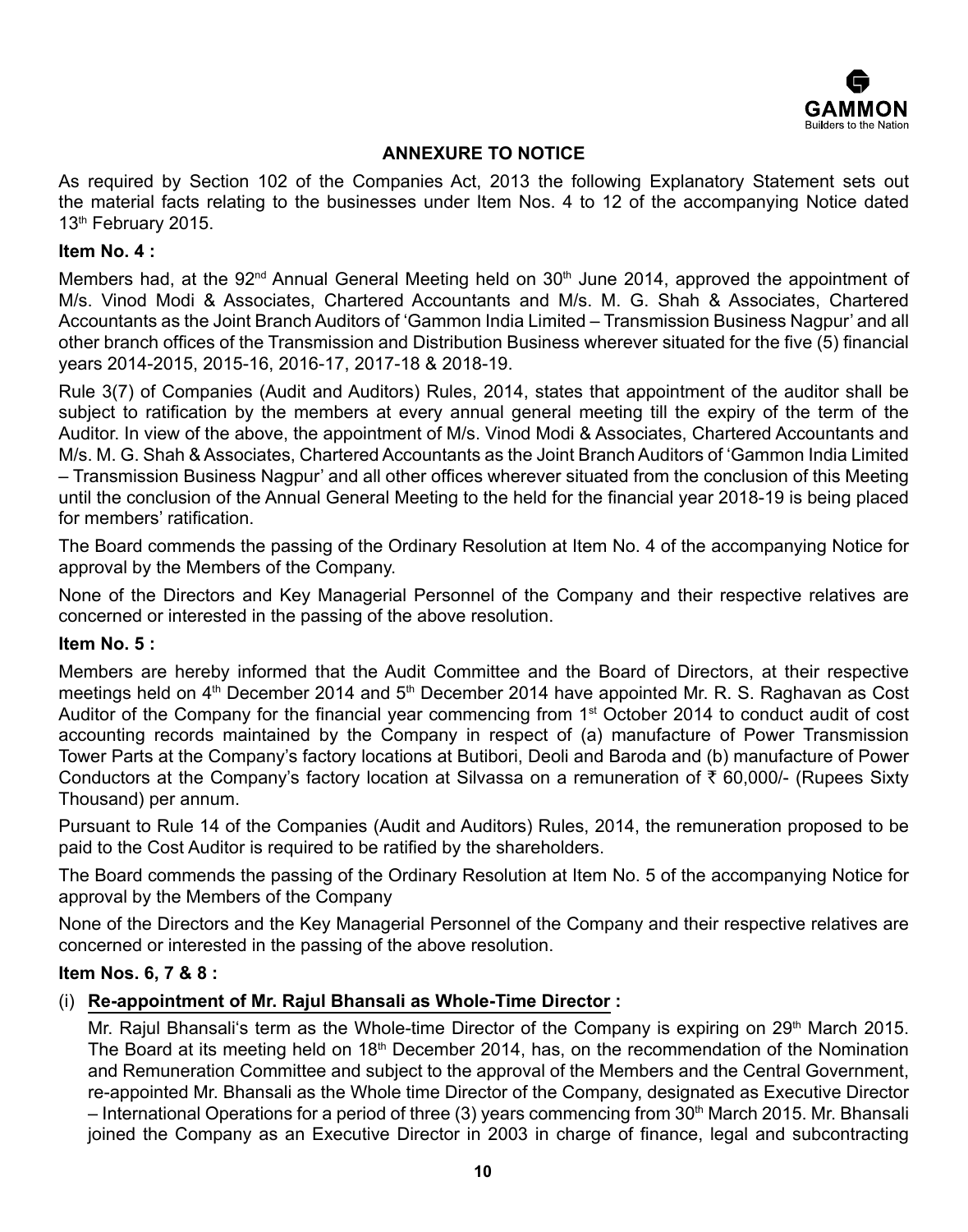

portfolios. He has been in charge of overseeing the Company's international business since 2008. Mr. Bhansali is a Chartered Accountant with vast experience in diverse functional areas such as finance, commercial and general management in engineering and construction industry.

The principal terms and conditions of Mr. Bhansali's appointment as Executive Director are:

- 1. Term of Appointment 3 years.
- 2. Period: 30<sup>th</sup> March 2015 29<sup>th</sup> March 2018
- 3. Nature of duties:
	- a) The Executive Director shall devote his whole time attention to the business of the Company and carry out such duties, as may be entrusted to him by the Chairman and Managing Director from time to time and exercise such powers as may be assigned to him, subject to superintendence, control and directions of the Board in connection with and in the best interests of the business of the Company and the business of any one or more of its associated companies and/or subsidiaries, including performing duties as assigned by the Board from time to time by serving on the boards of such associated companies and/or subsidiaries or any other executive body or any committee of such a company.
	- b) He shall undertake to employ the best of the skill and ability to make his utmost endeavours to promote the interests and welfare of the Company and to conform to and comply with the directions and regulations of the Company and all such orders and directions as may be given to him from time to time by the Board.
	- c) He shall not at any time exceed the powers so delegated by the Board.

| Particulars       | Amount $(\bar{z})$ |
|-------------------|--------------------|
| Salary            | 6,846,956          |
| Perquisites       | 135,000            |
| Retiral benefits* | 1,018,044          |
| Total             | 8,000,000          |

4. Remuneration: Mr. Rajul Bhansali shall be entitled to the following remuneration per annum**:**

*\*Retiral benefits include Provident Fund, Gratuity & Superannuation.*

5. This appointment may be terminated by either party by giving to the other party advance notice of three months.

# (ii) **Appointment of Mr. Ajit Desai as Whole-Time Director :**

Mr. Ajit Desai was appointed as an Additional Director of the Company with effect from 18<sup>th</sup> December 2014. In terms of Section 161 (1) of the Companies Act, 2013 and Article 128 of the Articles of Association of the Company, Mr. Desai holds office only upto the date of the forthcoming Annual General Meeting but is eligible for appointment as a Director. A Notice under Section 160(1) of the Companies Act, 2013 has been received from a member signifying his intention to propose Mr. Desai's appointment as Director of the Company.

Mr. Desai has also been appointed as a Whole Time Director of the Company designated as Executive Director & Chief Executive Officer for a period of three (3) years effective 18<sup>th</sup> December 2014.

Mr. Desai graduated in 1978 with first class distinction in Civil Engineering from VJTI, Mumbai with Construction Management as major subject. In a span of 36 years, Mr. Desai has undergone extensive training, on and off the field. He joined the Company as a Junior Engineer in 1979 and since then has been working in the Company for over 35 years. He has rich experience in executing several major projects.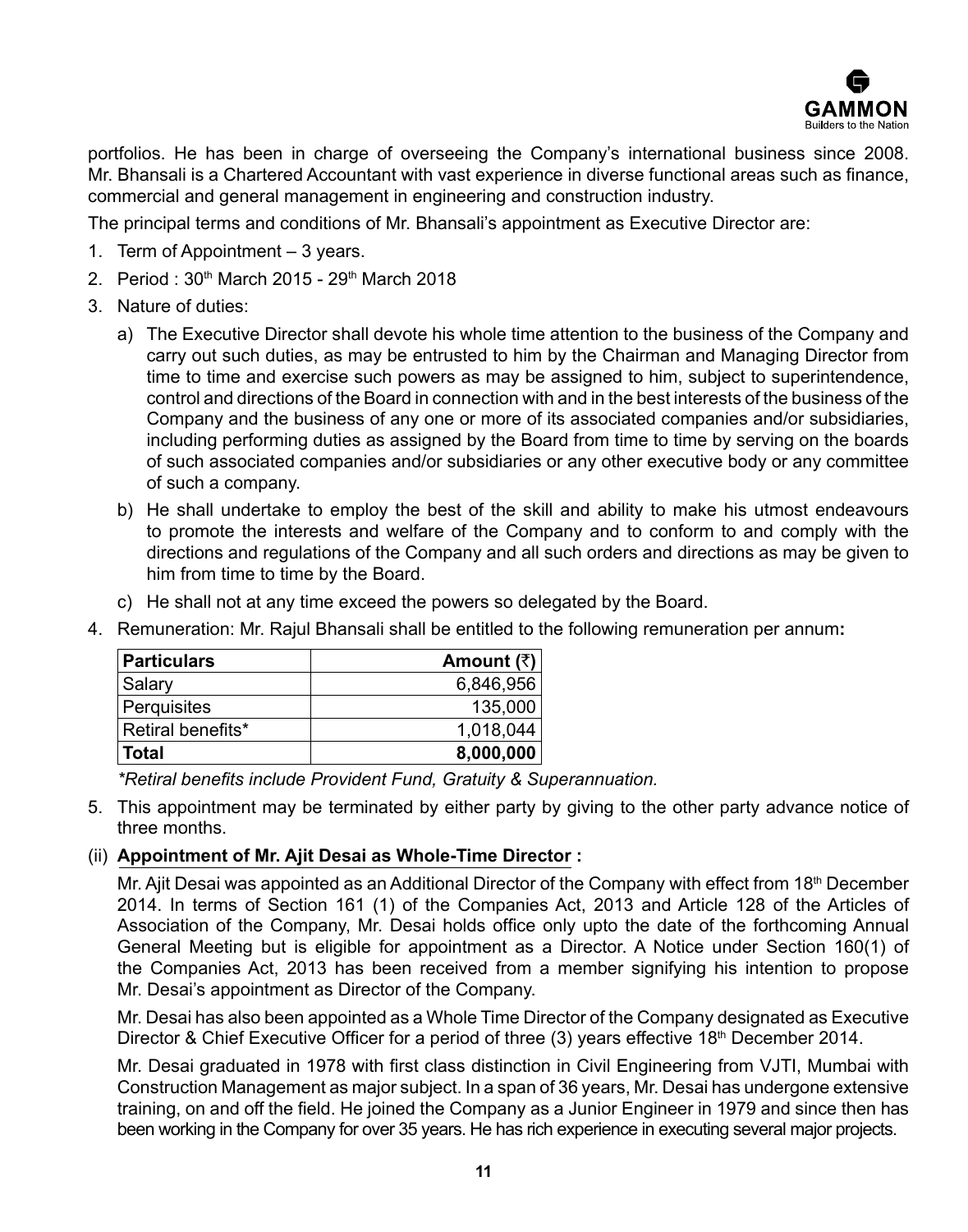

The Nomination and the Remuneration committee and the Board of Directors (the "Board") is of the opinion that, with his technical expertise and acumen in the construction industry, the Company will benefit immensely by his appointment. The approval of the CDR lenders is awaited.

The principal terms and conditions of Mr. Ajit Desai's appointment as Executive Director and Chief Executive Officer (Executive Directors & CEO") are:

- 1 Term of Appointment 3 years
- 2 Period :  $18<sup>th</sup>$  December 2014  $17<sup>th</sup>$  December 2017.
- 3 Remuneration :

| <b>Particulars</b> | Amount per annum $(\bar{z})$ |
|--------------------|------------------------------|
| Salary             | 6,518,720                    |
| Perquisites        | 851,440                      |
| Retiral benefits*  | 629,840                      |
| <b>Total</b>       | 8,000,000                    |

*\*Retiral benefits include Provident Fund, Gratuity & Superannuation.*

- 4 Nature of duties:
	- a) He shall be in charge of the Company's EPC business.
	- b) He shall devote his whole time and attention to the business of the Company and carry out such duties, as may be entrusted to him by the Chairman and Managing Director from time to time and exercise such powers as may be assigned to him, subject to superintendence, control and directions of the Board in connection with and in the best interests of the business of the Company and the business of any one or more of its associated companies and/or subsidiaries, including performing duties as assigned by the Board from time to time by serving on the boards of such associated companies and/or subsidiaries or any other executive body or any committee of such a company.
	- c) He shall undertake to employ the best of the skill and ability to make his utmost endeavors to promote the interests and welfare of the Company and to conform to and comply with the directions and regulations of the Company and all such orders and directions as may be given to him from time to time by the Board.
	- d) He shall not at any time exceed the powers so delegated by the Board.
- 5 This appointment may be terminated by either party by giving to the other party advance notice of three months.

Information as required in terms of Section II of Part II of Schedule V to the Companies Act, 2013 is furnished below:

#### **I. GENERAL INFORMATION :**

| 1. Nature of Industry                                                                                                                                                      | : Construction & Engineering |
|----------------------------------------------------------------------------------------------------------------------------------------------------------------------------|------------------------------|
| 2. Date of commencement of commercial production                                                                                                                           | $:$ Not Applicable           |
| In case of new companies, expected date of commencement of : Not Applicable<br>activities as per project approved by Financial Institutions appearing<br>in the Prospectus |                              |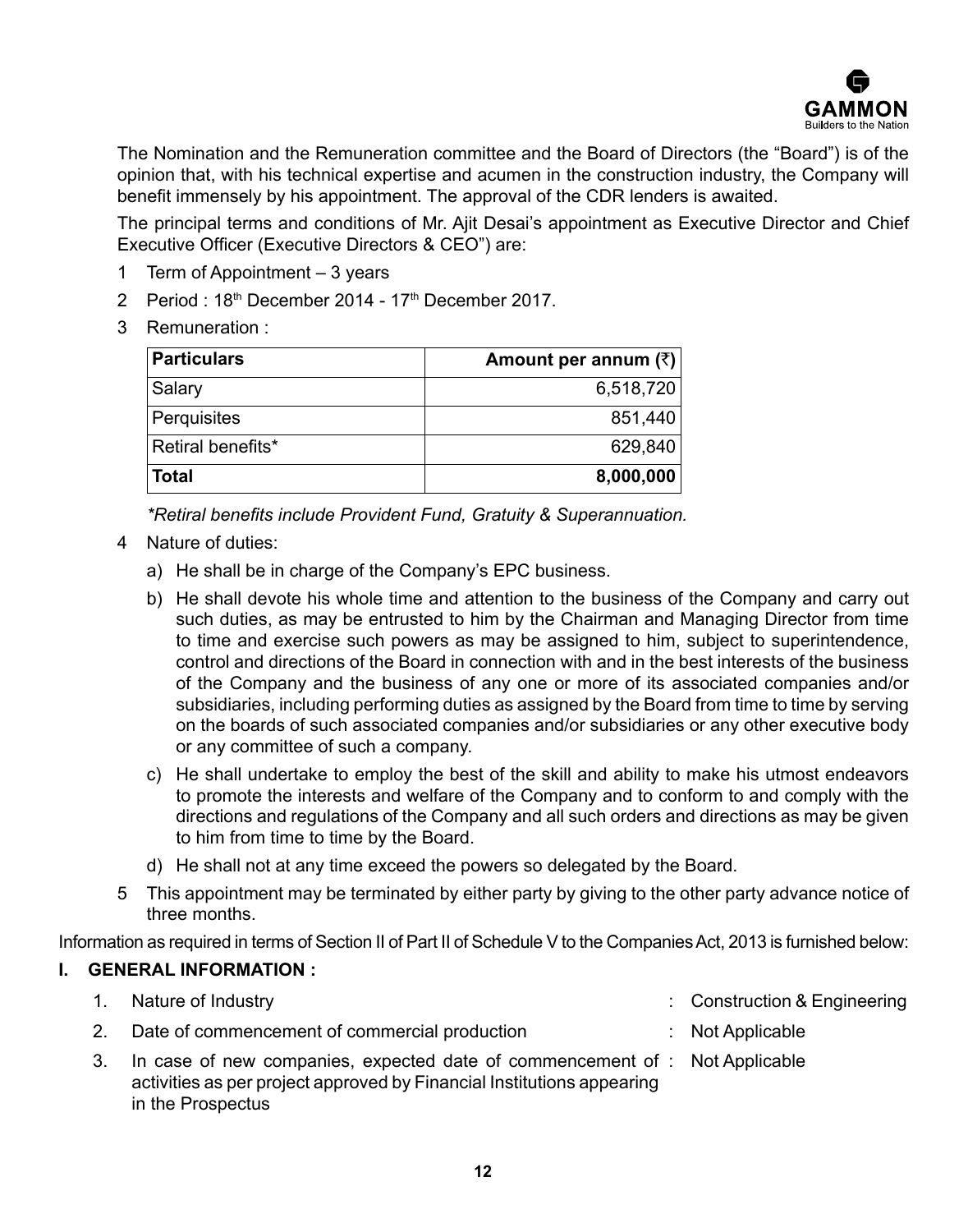

# 4. Financial Performance

Financial parameters of the Company for the last five financial years:

*(*` *in Crore)*

| Sr. | <b>Particulars</b>                                          | Year     |          |            |                                        |                                        |
|-----|-------------------------------------------------------------|----------|----------|------------|----------------------------------------|----------------------------------------|
| No. |                                                             | 2010-11  | 2011-12  | 2012-13    | 9 months<br>period ended<br>31.12.2013 | 9 months<br>period ended<br>30.09.2014 |
| (1) | Paid-up Capital                                             | 27.49    | 27.50    | 27.50      | 27.50                                  | 27.50                                  |
| (2) | Reserves & Surplus                                          | 2,088.15 | 2,224.48 | 1,687.12   | 1,018.28                               | 1,064.54                               |
| (3) | Turnover                                                    | 5,636.85 | 5,473.23 | 5,100.25   | 3,186.49                               | 3,842.61                               |
| (4) | Net Profit as per Section 197<br>of the Companies Act, 2013 | 186.26   | 161.12   | (434.27)   | (905.68)                               | (522.09)                               |
| (5) | Amount of dividend                                          | $10.63*$ | 2.73     | <b>NIL</b> | <b>NIL</b>                             | <b>NIL</b>                             |
| (6) | Rate of Dividend declared                                   | 40%      | 10%      | <b>NIL</b> | <b>NIL</b>                             | <b>NIL</b>                             |

*\*Includes interim dividend @ 20% per share and final dividend @ 20% per share.*

5. Foreign Investments or Collaborators, if any : The total equity shares held by Foreign Institutional Investors is 7,465,078\* Equity Shares of  $\bar{\tau}$  2/- each which constitutes 5.47% of the Paid-up Equity Share Capital of the Company.

> *\*The no. of shares mentioned above is on the basis of latest practicable data available on the date of the Board Meeting.*

# **II. INFORMATION ABOUT THE APPOINTEES:**

# 1. **MR. RAJUL A. BHANSALI :**

# a. **Background Details:**

Mr. Rajul Bhansali joined the Company's Board in March 2003 as the Whole-time Director and since then has discharged various functions as a Director of the Company. He is currently Executive Director-International Operations. Mr. Rajul Bhansali, aged 58, is a Commerce graduate and a member of the Institute of Chartered Accountants of India. He has vast experience in diverse functional areas such as finance, commercial and general management in engineering and construction industry. He has 36 years of experience in manufacturing, project engineering and EPC Companies in India and overseas.

#### b. **Past Remuneration:**

|                                  | <i>(Amount in</i> ₹) |
|----------------------------------|----------------------|
| Year/Period                      | Amount* (per annum)  |
| 2012-13                          | 8,000,000            |
| 9 months period ended 31.12.2013 | 6,118,478            |
| 9 months period ended 30.09.2014 | 6,199,565            |

*\*including salary, perquisites and retiral benefits (PF, Gratuity & Superannuation)*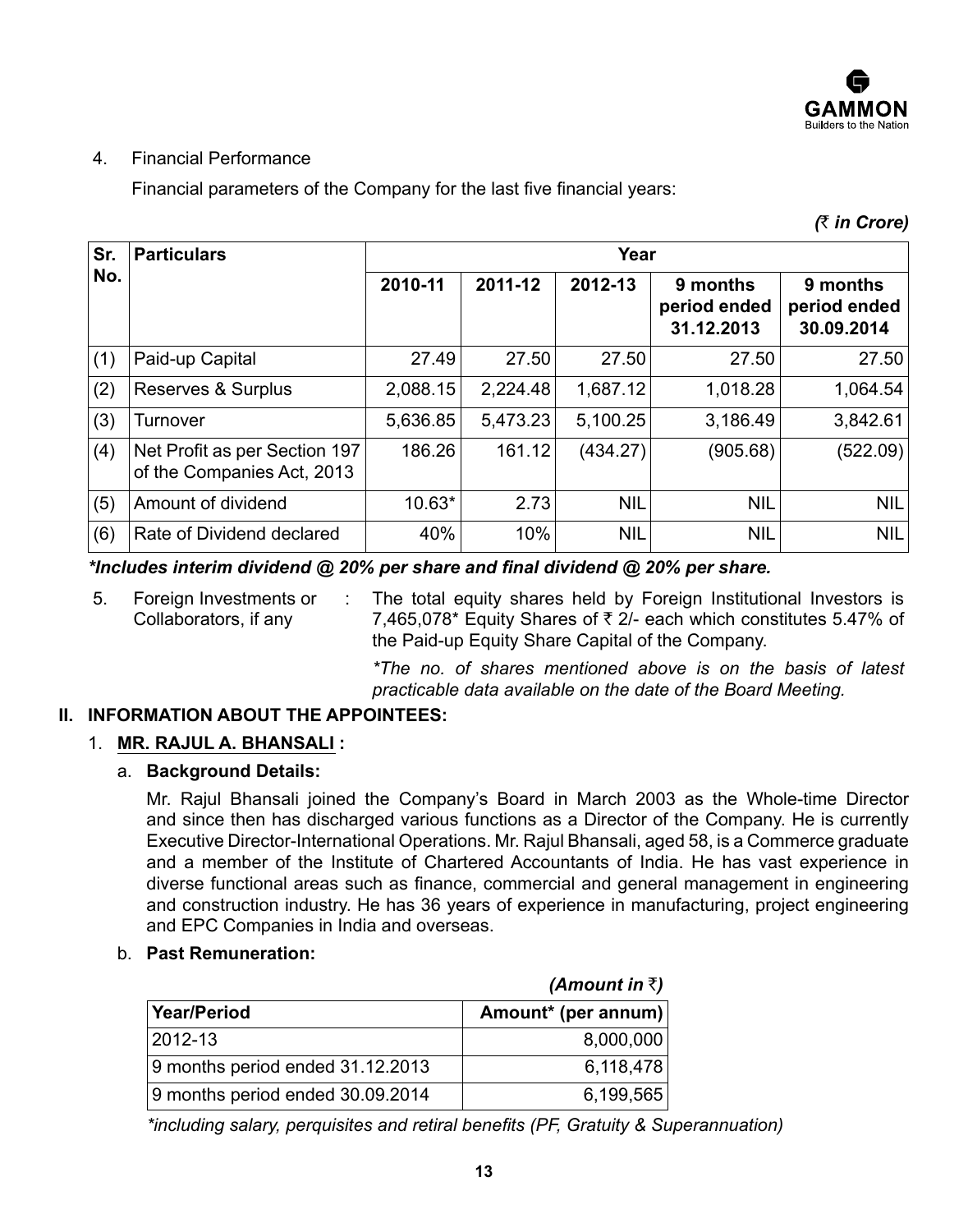

# c. **Recognition / Awards: NIL**

### d. **Job Profile & Suitability:**

As Executive Director - International Operations, Mr. Bhansali is responsible for overseeing Gammon's investments and safeguarding its interests in overseas ventures in the Power Equipment Manufacturing Companies in Italy and Oil Exploration Company in Ecuador. He reports to the Chairman & Managing Director of the Company. To enable him to manage the affairs of these companies in a best possible manner, Mr. Bhansali has been inducted on the Boards of all the overseas subsidiaries/ associate companies as a nominee of the Company. Since joining the Board of the Company, Mr. Bhansali has been effectively managing the domestic and overseas affairs of the Company. Considering the rich experience and expertise in diverse functional areas in engineering and construction industry, Mr. Bhansali is best suited for effectively managing the Company's business in his capacity as Director of the Company.

#### e. **Remuneration proposed:**

| <b>Particulars</b> | Amount $(₹)$ |
|--------------------|--------------|
| Salary             | 6,846,956    |
| Perquisites        | 135,000      |
| Retiral benefits*  | 1,018,044    |
| Total              | 8,000,000    |

*\*Retirals include Provident Fund, Gratuity & Superannuation.*

#### f. **Comparative Remuneration profile with respect to Industry, Size of the Company, Profile of the position and person:**

Mr. Rajul Bhansali is in charge of the Company's International Operations. His responsibilities include overseeing the operations of the overseas companies on a day to day basis and safeguarding the Company's interests in overseas ventures. Considering Mr. Bhansali's job responsibilities, the duties performed by him, his rich experience and expertise, the size of the Company, comparable remuneration of managerial personnel in similar industry and the industry in which it operates, the Nomination & Remuneration Committee at its meeting held on 18<sup>th</sup> December 2014 approved re-appointment of Mr. Bhansali as Whole-time Director of the Company designated as Executive Director – International Operations for a further period of three (3) years on same remuneration i.e.  $\bar{\tau}$  80 Lacs per annum and recommended the same to the Board for its approval. Based on the recommendation of the Nomination & Remuneration Committee, the Board, at its meeting held on 18th December 2014, approved the re-appointment of Mr. Bhansali as set out in the resolution at Item No. 6 of the Notice.

### **g. Pecuniary relationship directly or indirectly with the company, or relationship with the managerial personnel, if any**: NIL

# 2. **MR. AJIT B. DESAI :**

#### **a. Background Details:**

Mr. Ajit Desai graduated in 1978 with first class distinction in Civil Engineering from VJTI, Mumbai with Construction Management as major subject. He joined M/s G. L. Raheja & Associates as Junior Engineer and was involved in construction of many high rise buildings in Mumbai. Subsequently, he joined Gammon India Limited (the "Company") in 1979 as Junior Engineer and rose to the position of Assistant General Manager in span of 14 years. During this period, Mr. Desai was responsible for successful completion of many projects including Tarapur Spent Fuel Storage facility, Greenfield Wankhari TPS project and Raichur Power project,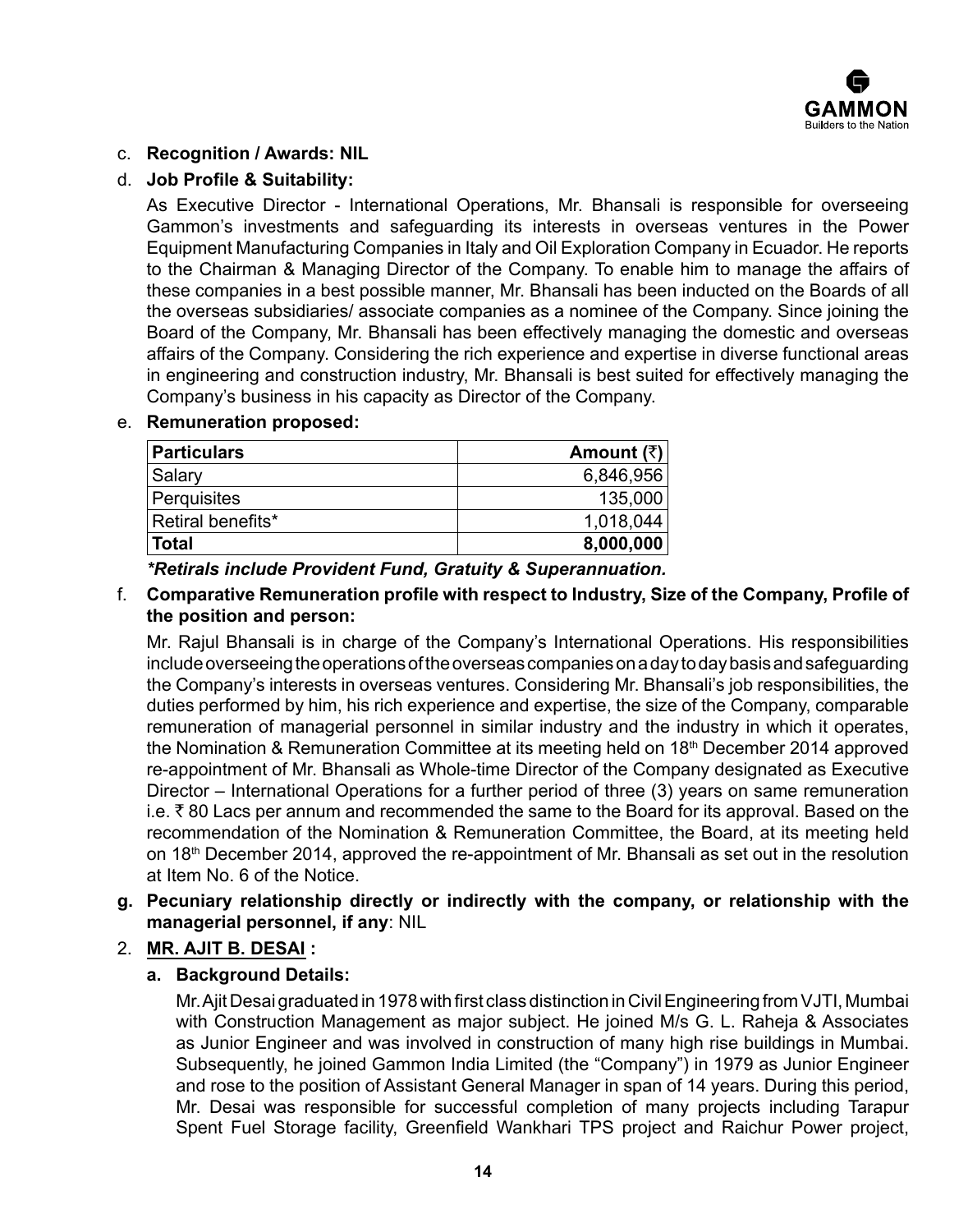

amongst others. Appreciating his project management skills, Mr. Desai was transferred to the Head office and given the charge of contract management. Under his leadership, Mr. Desai developed a team of strong professionals and helped the Company venture into new areas such as Industrial & Residential Construction and Urban Infrastructure. Mr. Desai managed projects in various sectors such as Roads, Ports, Power, Urban Infrastructure and Industrial & Residential Construction which included Vizag Seaport, Kalpakkam Nuclear project, Parbati Hydroelectric Power Plant and many private sector power plants. The value of projects handled by Mr. Desai varied from  $\bar{x}$  100 Crores to  $\bar{x}$  900 Crores. In a span of 36 years, Mr. Desai has undergone extensive training, on and off the field. He has completed management courses from the Indian Institute of Management – Ahmedabad, Indore and Bangalore. Mr. Desai has also attended courses conducted by Structural Engineering Research Centre, Cement Research Institute and Cooling Tower Institute. He has also completed course on Crises Management. Mr. Desai has rich and varied experience of working with major industry players such as Bactel, Toyo, Raytons and Siemens, to name a few.

#### b. **Past Remuneration: Not Applicable**

### c. **Recognition / Awards: NIL**

#### d. **Job Profile & Suitability:**

Mr. Desai is in charge of Power, Steel Industry and Residential projects with job values ranging from ₹ 300 Crore. to ₹ 600 Crore viz. Bellary Steel Plant, Tiroda Power Plant, Runwal Green project, to name a few. He is responsible for project coordination, client and vendor management, team building, resource planning, financial planning, management of projects and exploring new business opportunities. Mr. Desai has good interpersonal skills and acts as a mentor to his team of project engineers. Mr. Desai is also member of the Company's Board of Management.

#### e. **Remuneration proposed:**

| Particulars       | Amount per annum $(\bar{x})$ |
|-------------------|------------------------------|
| Salary            | 6,518,720                    |
| Perquisites       | 851,440                      |
| Retiral benefits* | 629,840                      |
| <b>Total</b>      | 8,000,000                    |

*\*Retirals include Provident Fund, Gratuity & Superannuation.*

# f. **Comparative Remuneration profile with respect to Industry, Size of the Company, Profile of the position and person:**

Mr. Desai oversees execution of projects on a day to day basis in multiple sectors. He is also responsible for exploring new business opportunities for the Company. Considering Mr. Desai's job responsibilities, the duties performed by him, his rich experience and expertise, the size of the Company, comparable remuneration of managerial personnel in similar industry and the industry in which it operates, the Nomination & Remuneration Committee at its meeting held on 18th December 2014 approved appointment of Mr. Desai as Whole-time Director of the Company designated as Executive Director & Chief Executive Officer for a period of three (3) years on remuneration of  $\bar{\tau}$  80 Lacs per annum and recommended the same to the Board for its approval. Based on the recommendation of the Nomination & Remuneration Committee, the Board, at its meeting held on  $18<sup>th</sup>$  December 2014, approved the appointment of Mr. Desai as set out in the resolution at Item No. 8 of the Notice.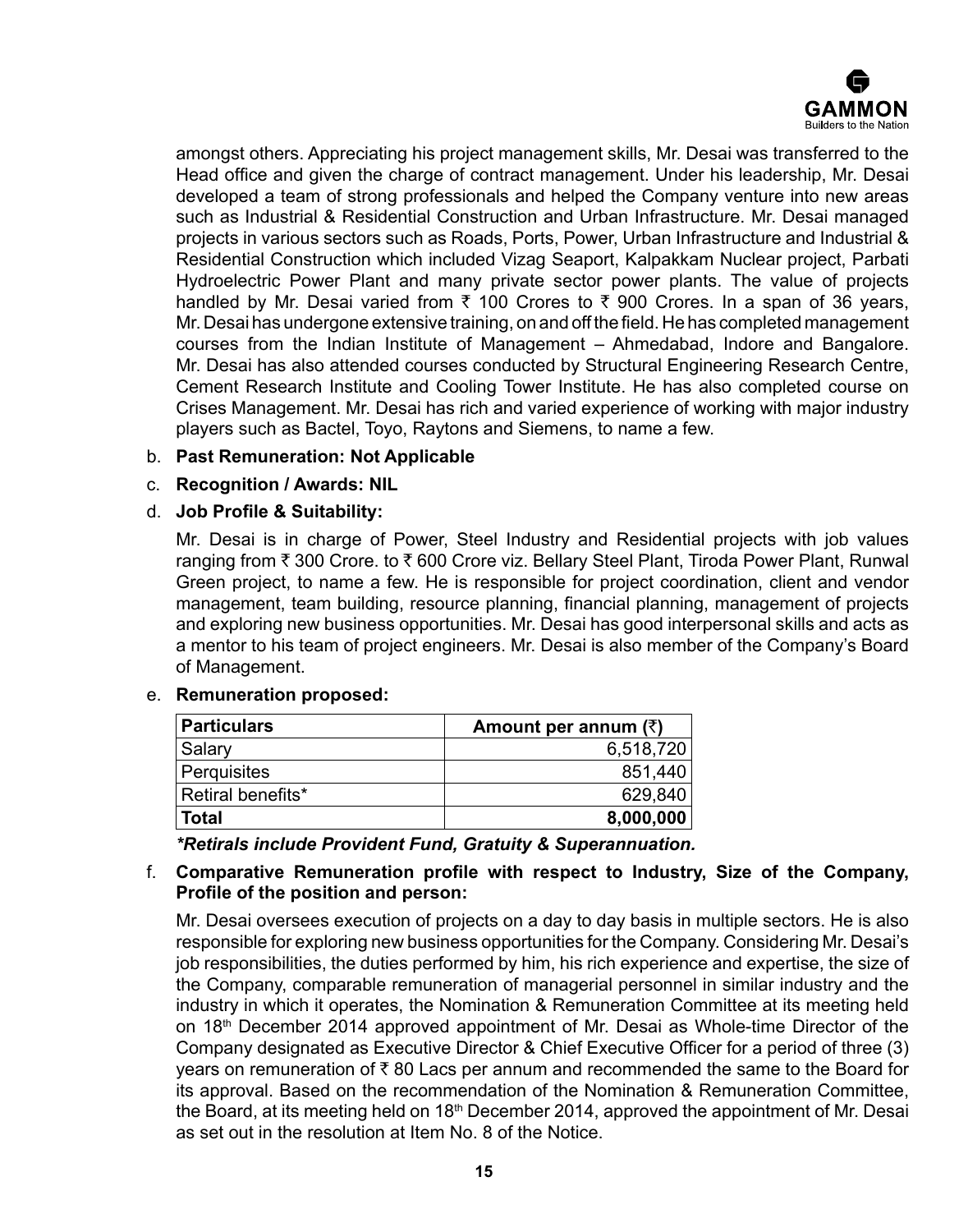

**g. Pecuniary relationship directly or indirectly with the company, or relationship with the managerial personnel, if any**: NIL

# **III. OTHER INFORMATION**

# 1. **Reasons for inadequate profits:**

Since past three years, the macro-economic environment is facing a severe slow growth trend. It has further deteriorated in this year and has a severe effect on the construction & infrastructure sector, causing distress to almost all the players. Policy indecisiveness, scarce financial resources, inflationary pressures, project delays due to unexpected developments, bureaucratic hurdles and other similar factors continued to create innumerable difficulties to both, the sector and the Company. The infrastructure segment continued to be sluggish due to policy inaction and liquidity constraints.

The Company continues to face difficulties in realising receivables/ retention and arbitration claims. The Company continued to be affected due to poor planning and implementation of projects and unavailability of resources on timely basis, thereby widening the gap between the planned outlay and actual spending.

The severe liquidity crisis continued to adversely affect project execution. Certain delays are beyond our control such as delays in land acquisition, municipal permission, approval of designby client, and over and above scarcity in availability of labour and materials and operational issues continued to drag down the performance and project profitability. The Company is under Corporate Debt Restructuring & hence interest & finance cost continued to be high.

The Company's overseas operations are characterised due to weak order booking, inflexible labour markets, paucity of working capital and uncertain political climate. Continuation of recession in the European economy, and weak Euro position against the USD has frazzled the investment of the Group.

#### 2. **Steps taken or proposed to be taken for improvement:**

The Company has with assistance from its CDR lenders initiated several steps for improving its performance. As a step towards this the banks have released fresh funds within the overall facilities sanctioned under the CDR Package. These funds have been infused directly into projects which had been stuck up for lack of funds. Steps have been initiated to complete these projects on a fast track basis so as to reduce fixed costs and to ease working capital costs. During the period under review several projects have been completed and sites closed thereby reducing operational costs. This has also helped in recovering retention monies.

The Company is also concentrating on recovering all long pending dues and receivables and a dedicated team has been set up whose main target is to recover receivables, arbitration awards, final bills and retention money and though the recovery is slow ,nevertheless this is also helping the company in meeting its working capital needs. The Company has won many arbitration awards and steps have been taken to recover the amounts due from such awards. The Company is also in the process of monetizing its investment in land as well as of its overseas assets and to divest its non-core business, disposal of idle equipment, settlement of non-routine collection including claims and arbitration awards. Also several steps have been taken to reduce operational costs so as to reduce the burden on working capital requirements. The Company is currently concentrating on selective acquisition of value-accretive project orders and concentrating on its core competency business of construction of bridges, water supply, metro rail projects and hydro power. All these steps are aimed at improving the performance and reducing the high debt burden.

# 3. **Expected increase in productivity and profits in measurable terms:**

In spite of various challenges, the Company could secure new orders worth  $\bar{\tau}$  2100 Crore during the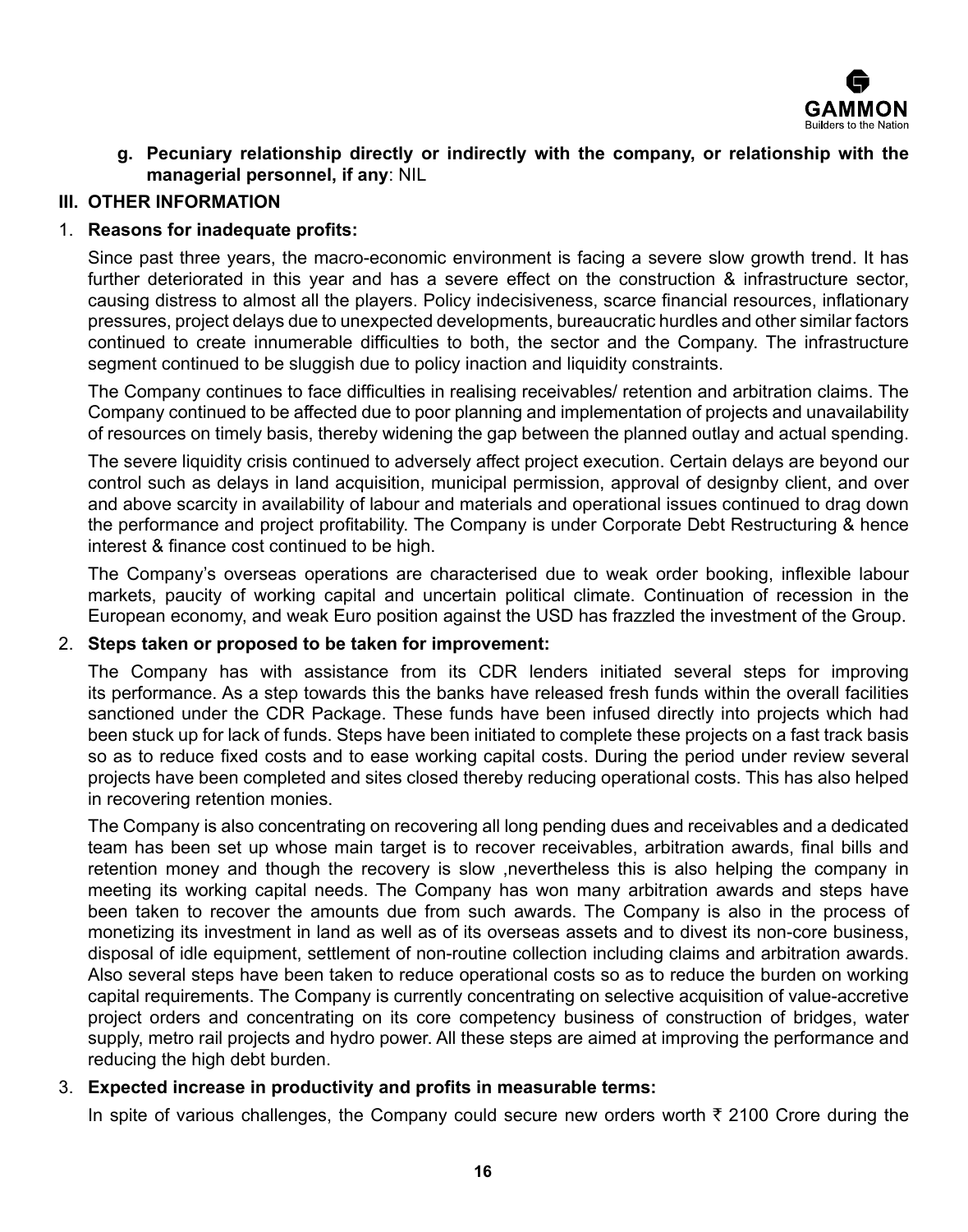

nine months period ended 30<sup>th</sup> September 2014. With the continued assistance from the lenders, the Company is also taking efforts to streamline its cash management so that it is in a better position to complete the existing projects on time. The Company is also aggressively pursuing divestment of its non-core assets. With a new and progressive government at the Centre, the situation is likely to improve. With the Government's helping hand and positive attitude the Company is looking forward to a phased economic revival and boosting of business confidence due to hard policy decisions. The Company is also hoping that the government will come up with a clear cut road-map for implementing the policies.

# **IV. DISCLOSURES:**

Disclosures required to be made pursuant to point IV of Part A of Section II of Part II of Schedule V to the Companies Act, 2013 have been made in the Corporate Governance Report for the nine (9) months period ended 30th September 2014.

Except for Mr. Bhansali & Mr. Ajit Desai, being appointees, no other Directors or Key Managerial Personnel of the Company or their relatives are directly or indirectly concerned or interested in the resolutions at Item Nos. 6, 7 & 8 of this Notice.

Your Directors commend the resolutions at Item Nos. 6, 7 & 8 for your approval.

### **Item No. 9 :**

The Securities and Exchange Board of India, vide its Circular No. CIR/CFD/POLICY CELL/2/2014 dated 17<sup>th</sup> April 2014 (the "said circular"), amended Clause 49 of the Listing Agreement and pursuant to the said circular, all existing material related party contracts or arrangements as on the date of the said circular which are likely to continue beyond March 31, 2015 shall be placed for approval of the shareholders in the first General Meeting subsequent to October 01, 2014. The related party transactions set out below are all contractual obligations entered into by the Company in its ordinary course of business and are arms' length transactions and are likely to continue beyond 31st March 2015.

Disclosures pertaining to the related party transactions, as set out in the resolution at Item No. 9 are given below:

| Name of the related party   | <b>Relation with the</b><br>Company | <b>Purpose of related</b><br>party transaction* | Amount<br>(₹ in Crore.) | <b>Tentative expiry</b><br>date of contract |
|-----------------------------|-------------------------------------|-------------------------------------------------|-------------------------|---------------------------------------------|
| Gammon Cidade Tensacciai    | Joint Venture                       | Signature Bridge<br>Project#                    | 400.59                  | 31.07.2016                                  |
| <b>Gammon Mosmetrostroy</b> | Joint Venture                       | Chennai Metro Rail<br>Project#                  | 1,307.45                | 30.11.2018                                  |
| Patel Gammon                | Joint Venture                       | Rampur Civil Works#                             | 987.19                  | 31.12.2015                                  |
| Jaeger Gammon               | Joint Venture                       | Parbati HEP#                                    | 350.47                  | 30.09.2016                                  |

*\*All the aforementioned projects are being executed on Engineering Construction and Procurement ("EPC") basis and are in various stages of completion.*

#### *#Notes:*

- (a) *Gammon Cidade Tensacciai is a joint venture between Gammon India Limited, Construtora Cidade LTDA and Tensacciai S.p.A., with Gammon India Limited as the lead partner. The joint venture was awarded the project of Construction of Bridge and its approaches over River Yamuna Downstream of Existing Bridge at Wazirabad, Delhi.*
- (b) *Gammon Mosmetrostroy is a joint venture between Gammon India Limited and OJSC Mosmetrostroy. The joint venture was awarded the project of Design and Construction of underground stations at Government Estates, LIC Building and Thousand Lights and associated tunnels.*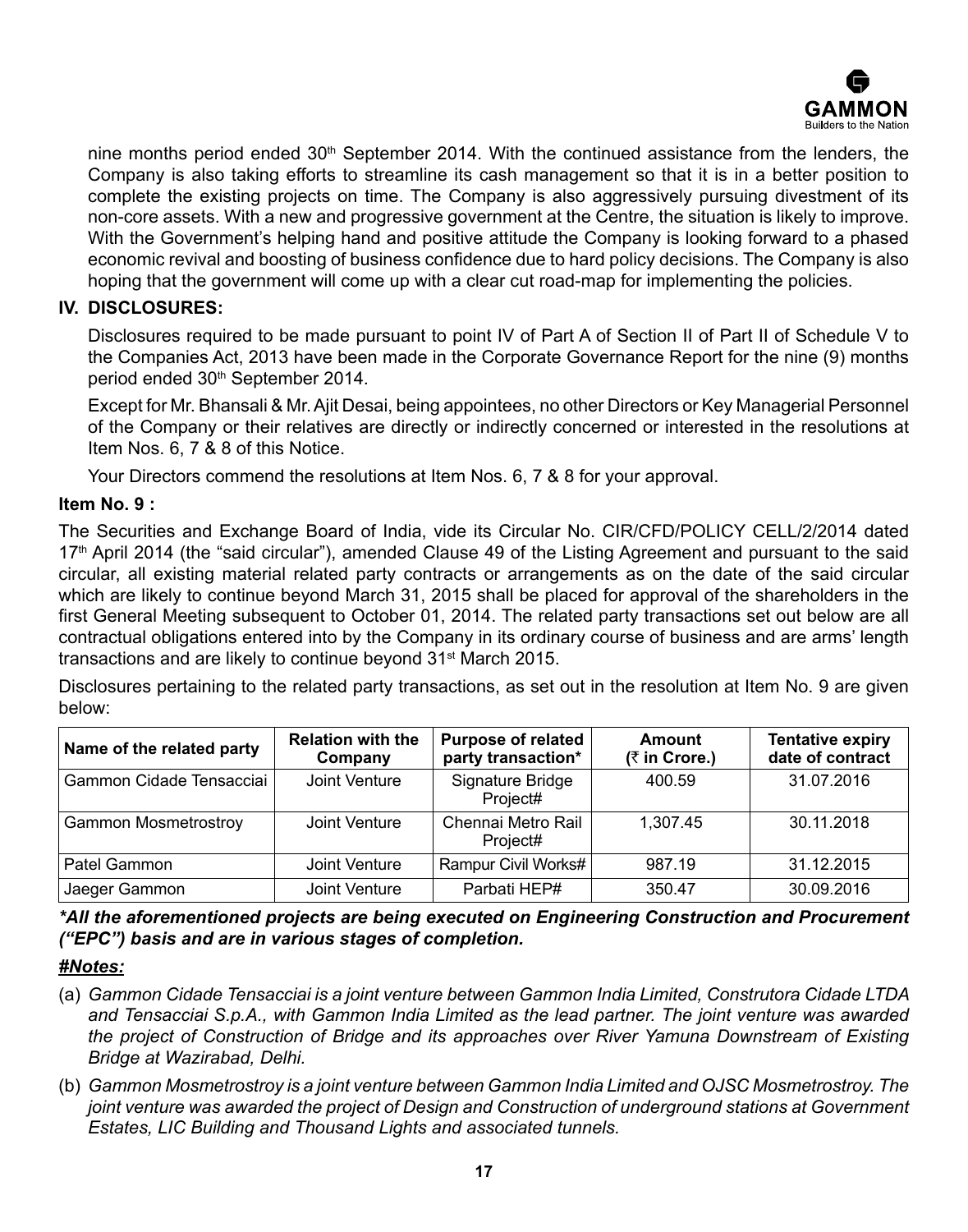

- (c) *Patel Gammon is a joint venture between Gammon India Limited and Patel Engineering Limited. The joint venture was awarded the project of Rampur Hydro Project Package - I.*
- (d) *Jaeger Gammon is a joint venture between Gammon India Limited and Jaeger Bau GmbH. The joint venture was awarded the project of Contract for Construction of Part Head Race Tunnel surge shaft, pressure shaft, power house and tail race tunnel (civil works) Package III, Lot-2, Parbati Hydro Electric Project Stage III.*

### **Purpose of the aforementioned material related party transactions:**

Gammon India Limited is a civil engineering and an EPC contractor having requisite design and construction capabilities in construction and turnkey engineering projects in various sectors such as roads, flyovers & bridges, and power projects. The Company in its ordinary course of business undertakes EPC contracts through competitive bidding. As a part of the bidding process in order to meet prequalification requirements the Company bids for certain projects in joint venture with other partners having relevant expertise and meeting the pre-qualification requirements. The joint ventures formed for the specific purpose of executing such EPC projects are unincorporated entities, functioning as such with technical and financial support from the joint venture partners in proportion to their share in the joint venture, to ensure speedy implementation of the projects. The aforementioned joint ventures have been formed specifically for executing projects as specified therein.

| Name of the related party                 | <b>Relation with the</b><br>Company | <b>Purpose of related</b><br>party transaction* | <b>Amount</b><br>(₹ in Crore.) | <b>Tentative expiry</b><br>date of contract |
|-------------------------------------------|-------------------------------------|-------------------------------------------------|--------------------------------|---------------------------------------------|
| Patna Highway<br>Projects Ltd.            | Subsidiary                          | Patna Muzaffarpur<br>Road Project#              | 786.00                         | 30.09.2016                                  |
| Rajahmundry Godavari<br>Bridge Ltd.       | Subsidiary                          | Godavari Civil<br>Works Project#                | 740.00                         | 30.09.2016                                  |
| Indira Container Terminal<br>Private Ltd. | Subsidiary                          | Mumbai Port Trust<br>Project #                  | 550.95                         | 30.09.2017                                  |

*\*All the aforementioned projects are being executed on Engineering Construction and Procurement basis and are in the various stages of completion.*

#### *# Notes:*

- **(a)** *Upgradation of Hajipur Muzaffarpur section of the existing NH-77 to Four Lane dual Carriageway configuration of the section starting From Km 0.000 (Rmeshish Chowk) to Km 46.300 and Construction of 16.870 Km. New Bypass starting at Km 46.300 and connecting NH-28 of East West Corridor at Km. 515.045 ("Construction Works") in the State of Bihar on EPC Basis.*
- **(b)** *Construction of Major Bridge across river Godavari with approach roads, starting at 82/4 of Eluru-Gundugolanu-Kowur Road on Kowurside and joining NH-5 at KM 197/4 on Rajamundry in the State ofAndhra Pradesh.*
- **(c)** *Construction of Offshore Container Terminal at Mumbai Port Trust.*

#### **Purpose of the aforementioned material related party transactions:**

The Company's listed subsidiary viz. Gammon Infrastructure Projects Limited ("GIPL"), through its subsidiaries, is involved in the development of Build-Operate-Transfer projects in the infrastructure sector and also undertakes projects on a public private partnership basis. The related parties referred above are subsidiaries of the Company which were set up as Special Purpose Vehicles by the Company's development arm GIPL for undertaking the projects. The EPC contracts for these projects were subcontracted to Gammon India Limited based on its merits and due to its expertise in engineering and excellence in constructing roads,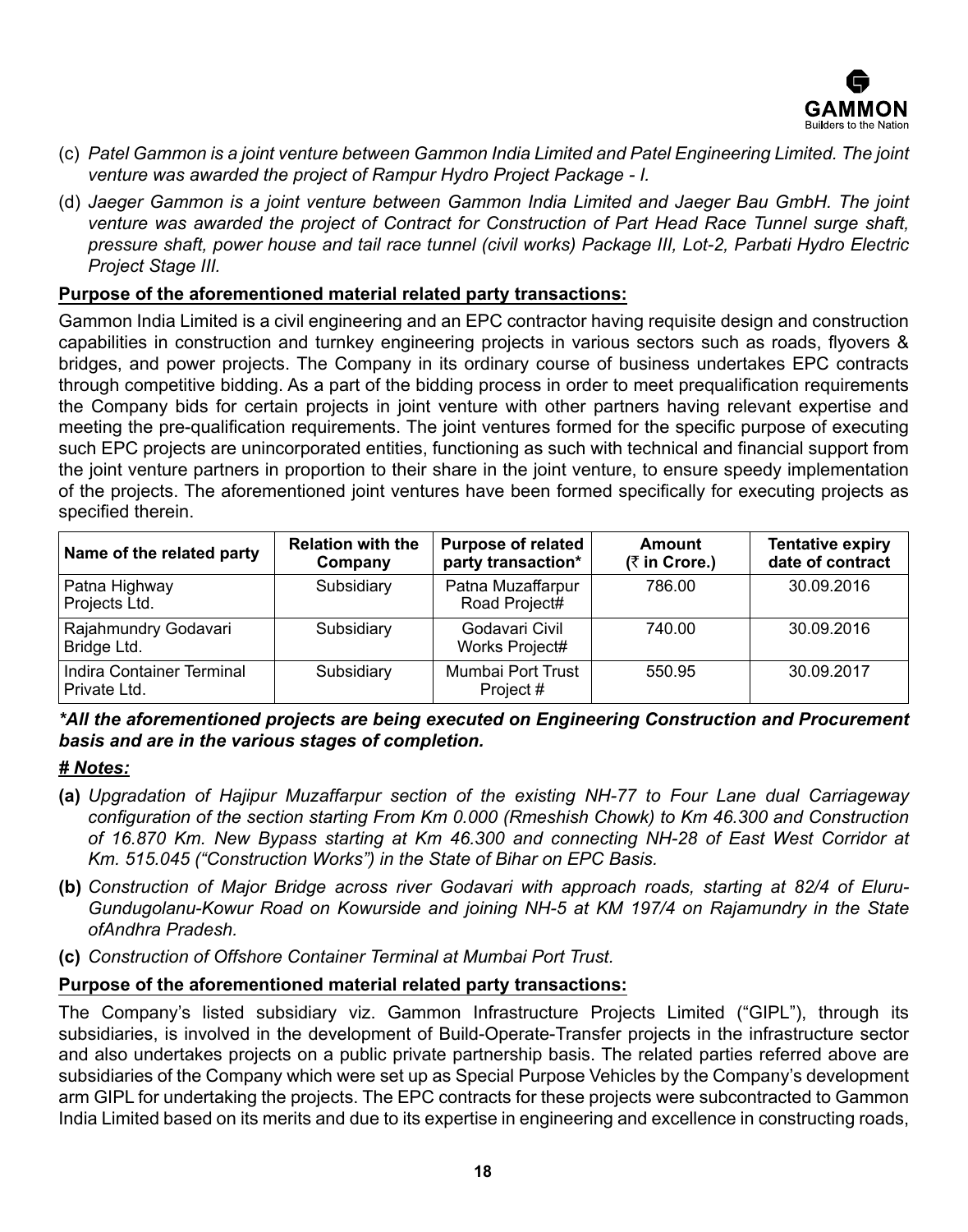

bridges, ports etc. All the projects mentioned above are nearing completion. The contracts entered into by the Company with the following aforementioned entities are in the ordinary course of business and at arms' length and are likely to extend beyond 31<sup>st</sup> March 2015.

Pursuant to Clause 49 of the Listing Agreement, all entities falling under the category of 'related parties' (as defined therein) shall abstain from voting in respect of the resolution at Item No. 9 of the Notice, irrespective of whether the related party is a party to the particular transaction or not.

None of the Directors and Key Managerial Personnel of the Company and their relatives are concerned or interested, financially or otherwise, in the resolution.

Your Directors commend the resolution at Item No. 9 for members' approval.

### **Item Nos. 10 to 12:**

The Securities and Exchange Board of India, vide its Circular No. CIR/CFD/POLICY CELL/2/2014 dated 17<sup>th</sup> April 2014 (the "said circular"), amended Clause 49 of the Listing Agreement and pursuant to the said circular, all existing material related party contracts or arrangements as on the date of the said circular which are likely to continue beyond March 31, 2015 shall be placed for approval of the shareholders in the first General Meeting subsequent to October 01, 2014. The related party transactions set out below are all contractual obligations entered into by the Company in its ordinary course of business and are arms' length transactions and are likely to continue beyond 31st March 2015.

Disclosures pertaining to the related party transactions, as set out in Item Nos. 10 to 12 are given below:

| Name of the related party              | <b>Relation with the</b><br>Company | <b>Purpose of related</b><br>party transaction* | <b>Amount</b><br>(₹ in Crore.) | <b>Tentative expiry</b><br>date of contract |
|----------------------------------------|-------------------------------------|-------------------------------------------------|--------------------------------|---------------------------------------------|
| Metropolitan Infrahousing<br>Pvt. Ltd. | Subsidiary                          | Loans/Advances &<br>Guarantees                  | 759.64                         | 31.03.2017                                  |
| Campo Puma Oriente S.A.                | Subsidiary                          | Loans/Advances &<br>Guarantees                  | 353.39                         | 31.03.2017                                  |
| Franco Tosi Meccanica S.p.A.           | Subsidiary                          | Guarantees                                      | 508.22                         | 31.03.2017                                  |

# **Purpose of the aforementioned material related party transactions:**

- (a) Metropolitan Infrahousing Private Limited ("MIPL") was set up as a Special Purpose Vehicle in 2006 for acquisition and development of land admeasuring approx. 180 acres situated at Dombivli, District Thane. As a major shareholder, the Company has granted loans to MIPL for acquisition of the said land and for meeting all expenses related thereto. MIPL, additionally, had also raised debt through issue of privately placed Non-Convertible Debentures duly secured by a first charge on the land and also a collateral security in the form of a Corporate Guarantee given by the Company. The Company charges an interest rate of 9% pa on the loans advanced. The said land, situated under the Kalyan Dombivli belt, is expected to fetch high market value considering the development currently taking place in the area. MIPL is exploring options for part sale/joint development of the land which is expected to fetch high returns. The loans and the corporate guarantee given, which is likely to continue beyond 31<sup>st</sup> March 2015, have been given with prior approval of the shareholders and in accordance with the relevant provisions of the erstwhile Companies Act, 1956.
- (b) Campo Puma Oriente S.A. ("CPO") is a joint venture formed in Panama by the Company with Joshi Technologies Inc U.S.A. Currently your Company has a stake of 73.8% in Campo Puma which has a 90% stake in Consortium Pegaso.The consortium is engaged in oil exploration and exploitation business in Ecuador, Puma Marginal oil Field. This field has been awarded to the consortium for a period of 20 (twenty) years by PetroEcuador on 27<sup>th</sup> March, 2008. The contract was originally started as a production sharing contract but sometime in 2011 was modified by the Government to a service contract for a fixed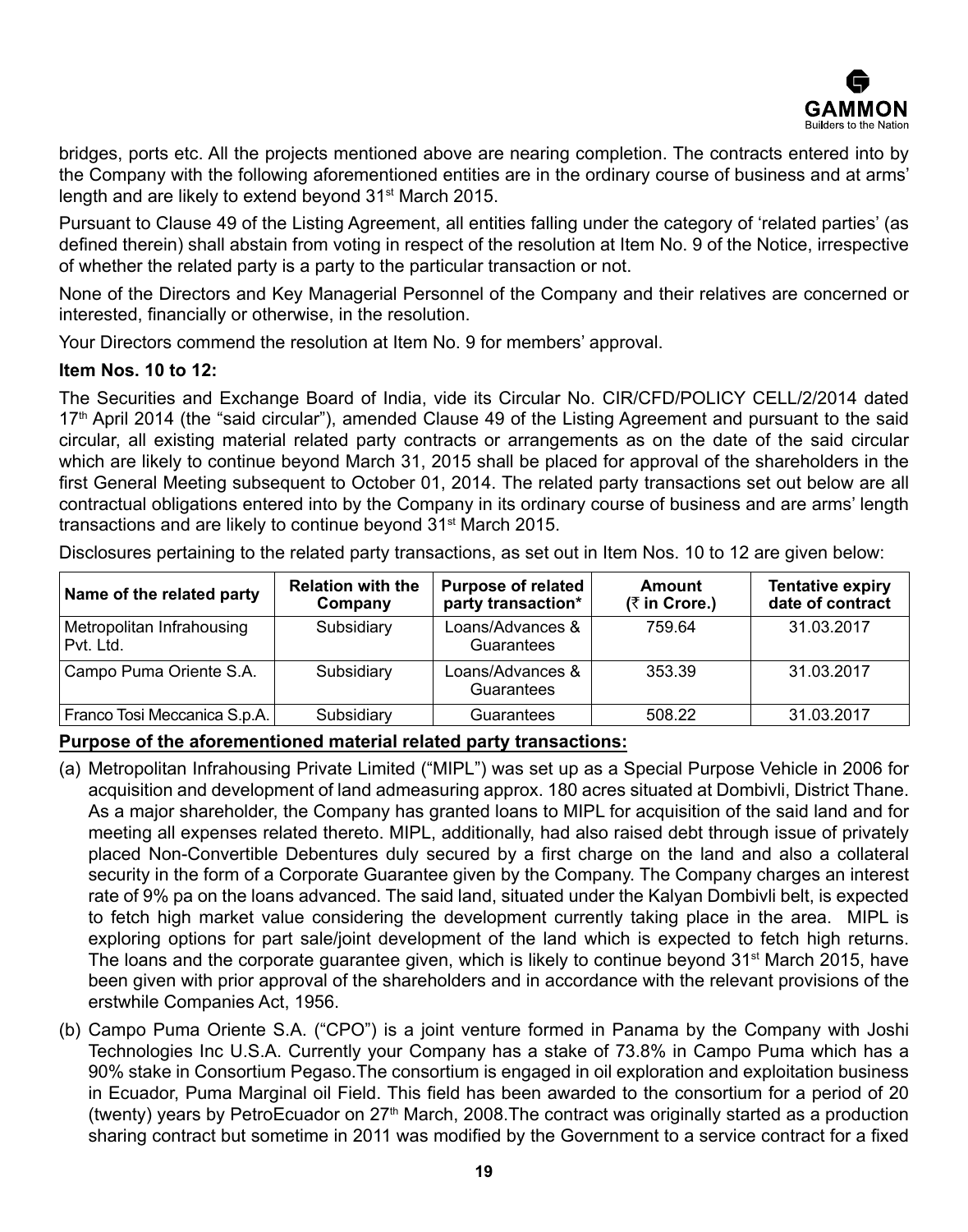

service fee per barrel.CPO currently has 11 operational wells each having an average production of 950 barrels of oil. In order to fund its operations, CPO had availed loan of upto US\$ 51 Million from IDBI Bank, Dubai. The said loan was guaranteed by IDBI Bank Limited by issuing a stand by letter of credit which in turn was backed by the Company's corporate guarantee. As part of the agreement with the joint venture partner for carrying out oil exploration and development of wells, and for meeting expenses related thereto, the Company has from time to time advanced loans to CPO. The Company is exploring various options for divesting its stake in CPO which will help the Company to recover the loans given to CPO. Divestment of CPO is also one of the steps envisaged in the company's CDR Package and will be carried out in consultation with the CDR Lenders. The said loan and corporate guarantee have been given in the Company's ordinary course of business and have been given in accordance with and within the limits approved by the shareholders under the erstwhile Companies Act, 1956 and are in line with the Foreign Exchange Management Act and guidelines issued by the Reserve Bank of India from time to time.

(c) Franco Tosi Meccanica S.p.A. ("FTM") is the Company's subsidiary based in Legnano in North Italy. The product range of FTM includes Steam Turbines, Hydraulic Turbines, Pumps, Balance of Plant etc. As a holding company, the Company had advanced loans for meeting working capital requirements, and other financial obligations of FTM. The Company had also issued corporate/bank guarantees, as collateral, in connection with the loans raised by FTM from Banks. Last year, FTM has made pre-insolvency application in the court of Milan. The Commissioner appointed for this purpose has invited bid for outright sale of the operational business of FTM. Since the pre-insolvency procedure is a long drawn process, the guarantees issued by the Company to FTM, are likely to extend beyond  $31<sup>st</sup>$  March 2015. Further, the said loans and the guarantees have been given in accordance with the limits approved by the shareholders under the erstwhile Companies Act, 1956 and are in line with the Foreign Exchange Management Act and guidelines issued by the Reserve Bank of India from time to time.

Pursuant to Clause 49 of the Listing Agreement, all entities falling under the category of 'related parties' (as defined therein) shall abstain from voting in respect of resolutions at Item Nos. 10 to 12 of the Notice, irrespective of whether the related party is a party to the particular transaction or not.

None of the Directors and Key Managerial Personnel of the Company and their relatives are concerned or interested, financially or otherwise, in the resolutions.

Your Directors commend the resolutions at Item Nos. 10 to 12 for the members' approval.

### **By Order of the Board of Directors For GAMMON INDIA LIMITED**

**Sd/- GITA BADE** *Company Secretary*

*Registered Office:* "Gammon House", Veer Savarkar Marg, Prabhadevi, Mumbai - 400 025.

Dated: 13<sup>th</sup> February 2015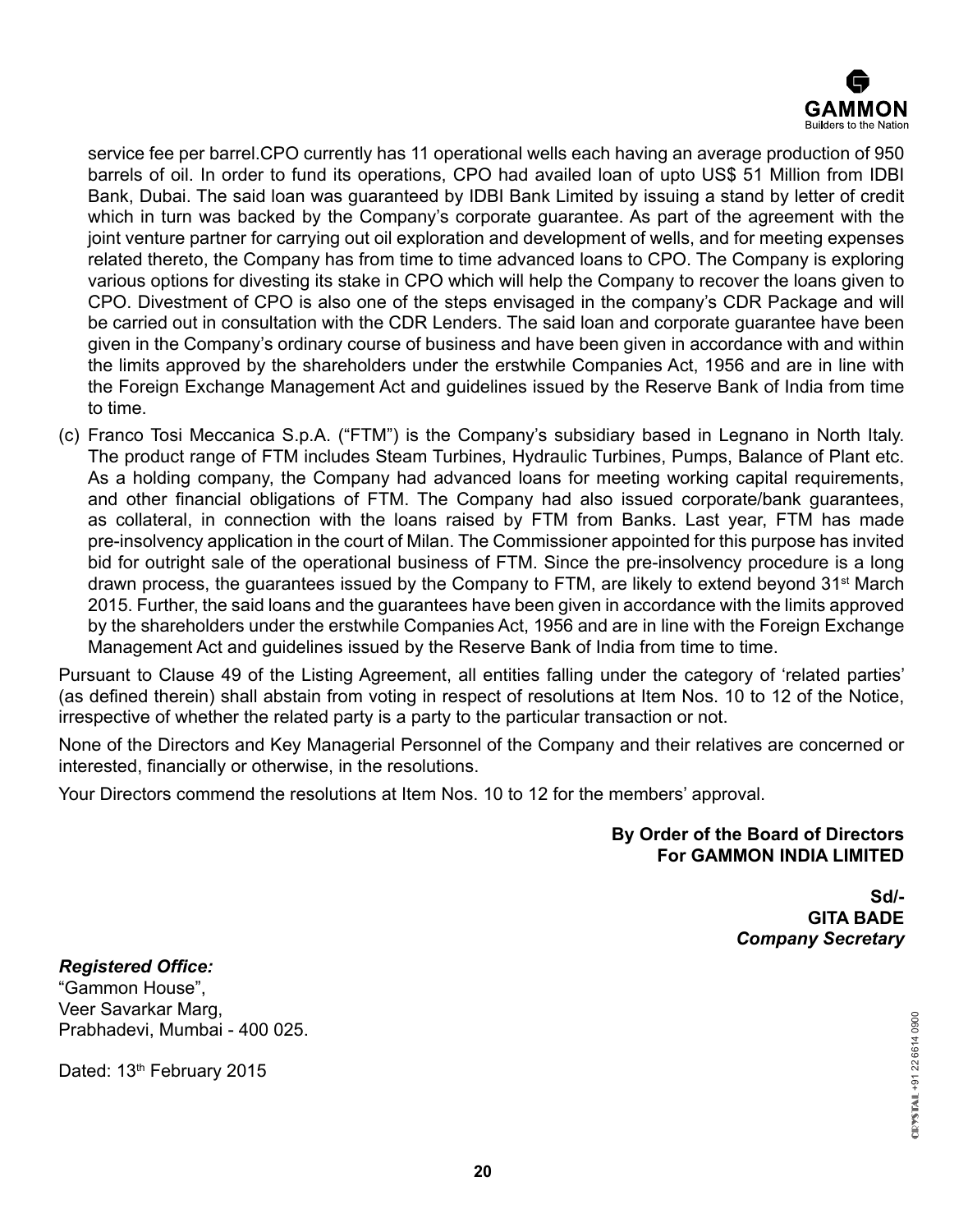

#### **PROXY FORM**

*[Pursuant to section 105(6) of the Companies Act, 2013 and rule 19(3) of the Companies (Management and Administration) Rules, 2014]*  CIN: L74999MH1922PLC000997

Name of the Company: **Gammon India Limited**

Registered Office **: 'Gammon House', Veer Savarkar Marg, Prabhadevi, Mumbai – 400025**

|                                                                                                                                         | Name of the Member (s):                                                                                              |                                                                                                                                                                                                                                                                                                       |                           |  |  |                                                                                                                                 |
|-----------------------------------------------------------------------------------------------------------------------------------------|----------------------------------------------------------------------------------------------------------------------|-------------------------------------------------------------------------------------------------------------------------------------------------------------------------------------------------------------------------------------------------------------------------------------------------------|---------------------------|--|--|---------------------------------------------------------------------------------------------------------------------------------|
|                                                                                                                                         |                                                                                                                      | <b>Registered Address:</b>                                                                                                                                                                                                                                                                            |                           |  |  |                                                                                                                                 |
|                                                                                                                                         | E-mail Id:                                                                                                           |                                                                                                                                                                                                                                                                                                       |                           |  |  |                                                                                                                                 |
|                                                                                                                                         | Folio No/ Client Id:                                                                                                 |                                                                                                                                                                                                                                                                                                       |                           |  |  |                                                                                                                                 |
|                                                                                                                                         | DP ID:                                                                                                               |                                                                                                                                                                                                                                                                                                       |                           |  |  |                                                                                                                                 |
|                                                                                                                                         |                                                                                                                      |                                                                                                                                                                                                                                                                                                       |                           |  |  |                                                                                                                                 |
|                                                                                                                                         |                                                                                                                      | I/ We, being the member(s) of _____________ shares of Gammon India Limited, hereby appoint                                                                                                                                                                                                            |                           |  |  |                                                                                                                                 |
|                                                                                                                                         | 1.<br>Name:                                                                                                          |                                                                                                                                                                                                                                                                                                       |                           |  |  |                                                                                                                                 |
|                                                                                                                                         | Address:                                                                                                             |                                                                                                                                                                                                                                                                                                       |                           |  |  |                                                                                                                                 |
|                                                                                                                                         | E-mail Id:                                                                                                           | Signature: ____________________, or failing him                                                                                                                                                                                                                                                       |                           |  |  |                                                                                                                                 |
|                                                                                                                                         | 2.<br>Name:                                                                                                          |                                                                                                                                                                                                                                                                                                       |                           |  |  |                                                                                                                                 |
|                                                                                                                                         | Address:                                                                                                             |                                                                                                                                                                                                                                                                                                       |                           |  |  |                                                                                                                                 |
|                                                                                                                                         | E-mail Id:                                                                                                           | Signature: ____________________, or failing him                                                                                                                                                                                                                                                       |                           |  |  |                                                                                                                                 |
|                                                                                                                                         | 3.<br>Name:                                                                                                          |                                                                                                                                                                                                                                                                                                       |                           |  |  |                                                                                                                                 |
|                                                                                                                                         | Address:                                                                                                             |                                                                                                                                                                                                                                                                                                       |                           |  |  |                                                                                                                                 |
|                                                                                                                                         | E-mail Id:                                                                                                           | Signature: Signature:                                                                                                                                                                                                                                                                                 |                           |  |  |                                                                                                                                 |
| TEAR HERE<br>as my/ our proxy to attend and vote (on a poll) for me/ us and on my/ our behalf at the 93rd Annual General Meeting of the |                                                                                                                      |                                                                                                                                                                                                                                                                                                       |                           |  |  |                                                                                                                                 |
|                                                                                                                                         |                                                                                                                      |                                                                                                                                                                                                                                                                                                       |                           |  |  | Company, to be held on the Tuesday, 24 <sup>th</sup> day of March, 2015, at 3.30 P.M. at Ravindra Natya Mandir, P. L. Deshpande |
|                                                                                                                                         | Maharashtra Kala Academy, 3rd Floor (Mini Theatre), Sayani Road, Prabhadevi, Mumbai - 400 025 and at any adjournment |                                                                                                                                                                                                                                                                                                       |                           |  |  |                                                                                                                                 |
|                                                                                                                                         |                                                                                                                      | thereof in respect of such resolutions as are indicated below:                                                                                                                                                                                                                                        |                           |  |  |                                                                                                                                 |
|                                                                                                                                         | <b>Resolution No</b>                                                                                                 | <b>Resolutions</b>                                                                                                                                                                                                                                                                                    |                           |  |  |                                                                                                                                 |
|                                                                                                                                         | 1                                                                                                                    | Adoption of Financial Statements for the nine (9) months period ended 30 <sup>th</sup> September 2014.                                                                                                                                                                                                |                           |  |  |                                                                                                                                 |
|                                                                                                                                         | $\overline{2}$                                                                                                       | Appointment of Director in place of Mr. Digambar C. Bagde - Deputy Managing Director (T&D Business)<br>(DIN: 00122564) who retires by rotation and being eligible, offers himself for re-appointment.                                                                                                 |                           |  |  |                                                                                                                                 |
|                                                                                                                                         | 3                                                                                                                    | Ratification of appointment of M/s Natvarlal Vepari & Co., Chartered Accountants (Firm Registration No.<br>106971W) as the Statutory Auditors of the Company.                                                                                                                                         |                           |  |  |                                                                                                                                 |
|                                                                                                                                         | $\overline{4}$                                                                                                       | Ratification of appointment of M/s. Vinod Modi & Associates Chartered Accountants (Firm Registration No.<br>111515W) & M/s. M. G. Shah & Associates Chartered Accountants (Firm Registration No. 112561W) as the<br>Joint Branch Auditors of "Gammon India Limited -Transmission Business" at Nagpur. |                           |  |  |                                                                                                                                 |
|                                                                                                                                         | 5                                                                                                                    | Ratification of payment of remuneration to the Cost Auditor viz. Mr. R. S. Raghavan.                                                                                                                                                                                                                  |                           |  |  |                                                                                                                                 |
|                                                                                                                                         | 6                                                                                                                    | Re-appointment of Mr. Rajul A. Bhansali as Whole-time Director of the Company designated as Executive<br>Director - International Operations.                                                                                                                                                         |                           |  |  |                                                                                                                                 |
|                                                                                                                                         | 7                                                                                                                    | Appointment of Mr. Ajit B. Desai as Director of the Company.                                                                                                                                                                                                                                          |                           |  |  |                                                                                                                                 |
|                                                                                                                                         | 8                                                                                                                    | Appointment of Mr. Ajit B. Desai as Whole-time Director of the Company, designated as Executive Director<br>& Chief Executive Officer.                                                                                                                                                                |                           |  |  |                                                                                                                                 |
|                                                                                                                                         | 9.                                                                                                                   | Approval of existing material related party transactions entered into by the Company with its subsidiaries/joint<br>ventures for execution of infrastructure projects.                                                                                                                                |                           |  |  |                                                                                                                                 |
|                                                                                                                                         | 10.                                                                                                                  | Approval of existing material related party transactions entered into by the Company with its subsidiary viz.<br>Metropolitan Infrahousing Private Limited.                                                                                                                                           |                           |  |  |                                                                                                                                 |
| $\chi$                                                                                                                                  | 11.                                                                                                                  | Approval of existing material related party transactions entered into by the Company with its subsidiary viz.<br>Campo Puma Oriente S.A.                                                                                                                                                              |                           |  |  |                                                                                                                                 |
|                                                                                                                                         | 12.                                                                                                                  | Approval of existing material related party transactions entered into by the Company with its subsidiary viz.<br>Franco Tosi Meccanica S.p.A.                                                                                                                                                         |                           |  |  |                                                                                                                                 |
|                                                                                                                                         |                                                                                                                      |                                                                                                                                                                                                                                                                                                       |                           |  |  |                                                                                                                                 |
|                                                                                                                                         |                                                                                                                      |                                                                                                                                                                                                                                                                                                       |                           |  |  |                                                                                                                                 |
|                                                                                                                                         |                                                                                                                      | Signed this ____________ day of _____________, 2015                                                                                                                                                                                                                                                   | Affix<br>Revenue<br>Stamp |  |  |                                                                                                                                 |

 $\frac{1}{2}$ 

#### Signature of shareholder Signature of Proxy holder(s)

**Note: This form of proxy in order to be effective should be duly completed and deposited at the Registered Office of the Company, not less than 48 hours before the commencement of the Meeting.**